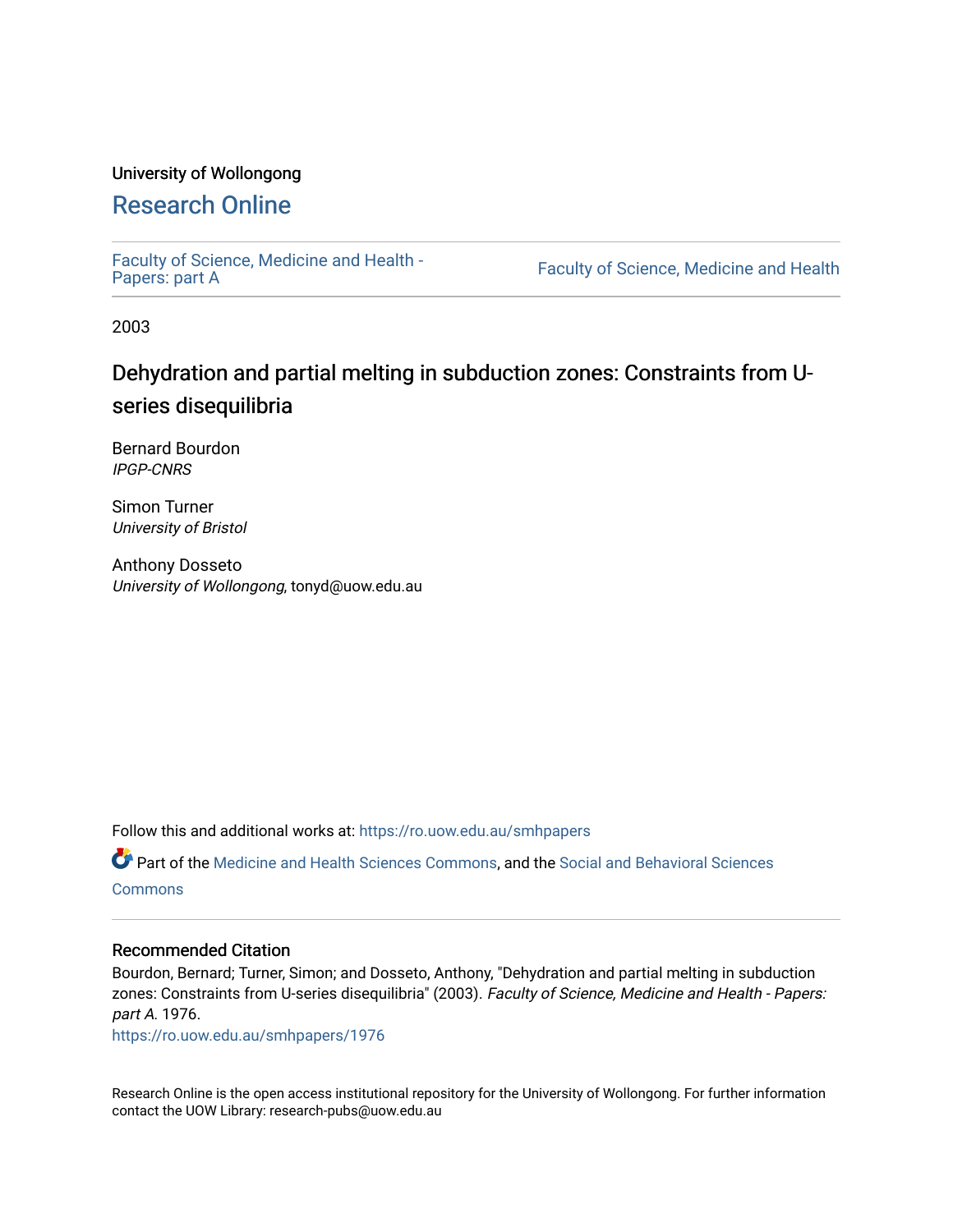# Dehydration and partial melting in subduction zones: Constraints from U-series disequilibria

# Abstract

We present a critical reappraisal of U-series data from arc volcanoes to constrain slab dehydration and melting processes using a global subduction zone data set. There is no clear evidence for significant mobilization of Th or Pa in dehydration fluids while the source region of arc rocks is relatively oxidized and mobility of U is strongly enhanced. It is argued that along-arc U/Th and U/Pa isotope data reflect time-integrated addition of U from the slab to the mantle wedge. The presence of large Ra-Th disequilibrium correlated with Ba/Th ratios provides evidence for some very recent fluid addition and fast magma ascent. This is consistent with radiogenic Os isotope signatures in arc lavas that can only be

preserved if there is no melt-peridotite equilibration during melt transport. The <sup>231</sup>Pa excesses found in most arc lavas provide clear evidence for a melting signature and require that the timescale of melt production cannot be as short as the timescale of melt migration (<100 >annum). We propose a dynamic model in which melting is initiated by fluid fluxing and where melt is rapidly extracted out of the mantle via

high-velocity channels while <sup>231</sup>Pa excess is produced at melting rates consistent with literature estimates of melt productivity. An alternative model with continuous flux melting would require a long melting timescale (1–5 Ma), a large melting region and the mobility of Th and Pa in fluids. A model with a time lag between melting and initial dehydration is more consistent with a thermal structure where the wet solidus is not reached before an intermediate depth.

## Keywords

subduction, disequilibria, partial, zones, melting, constraints, dehydration, u, series

## **Disciplines**

Medicine and Health Sciences | Social and Behavioral Sciences

## Publication Details

Bourdon, B., Turner, S. & Dosseto, A. (2003). Dehydration and partial melting in subduction zones: Constraints from U-series disequilibria. Journal of Geophysical Research, 108 (B6), 1-19.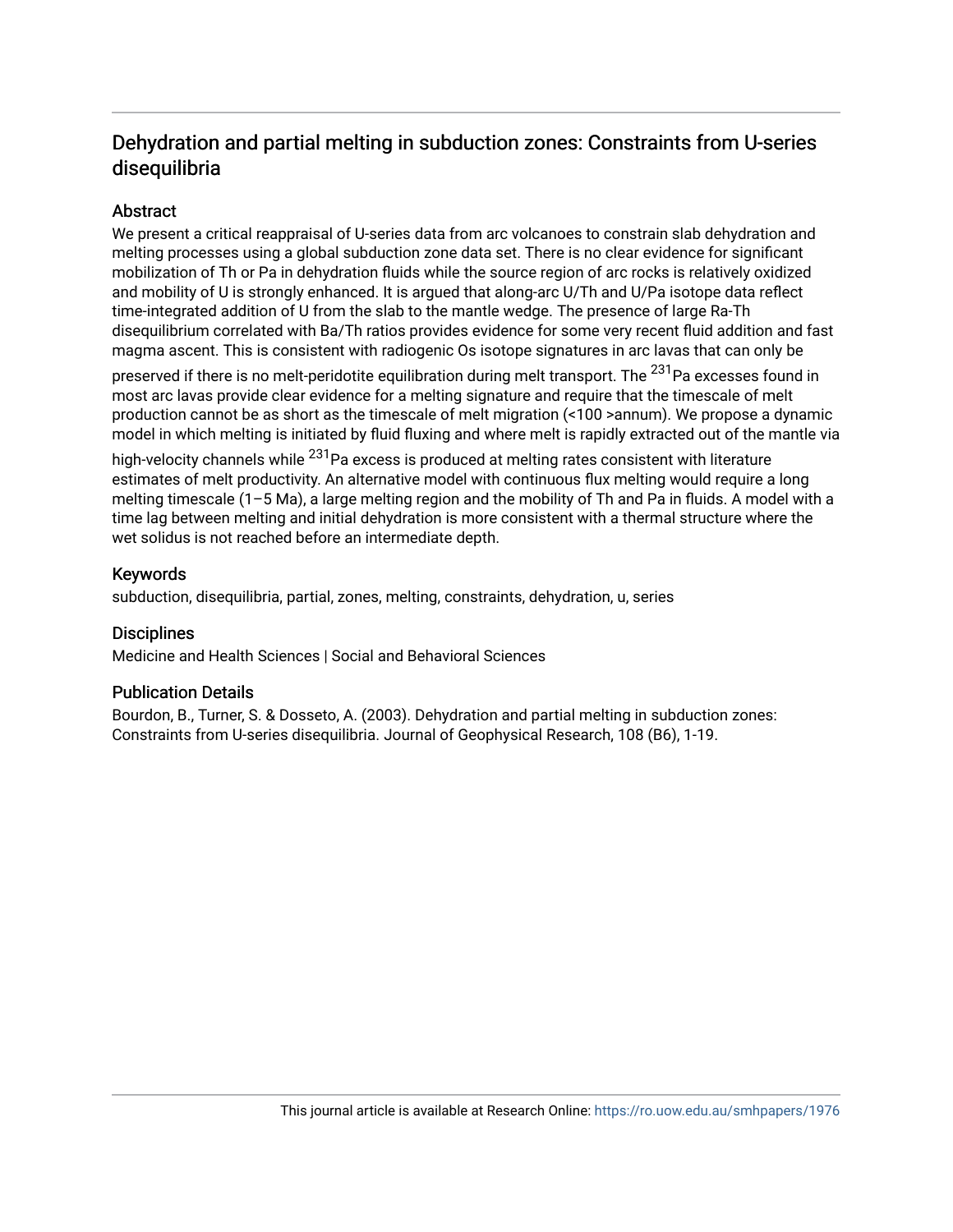# Dehydration and partial melting in subduction zones: Constraints from U-series disequilibria

#### Bernard Bourdon

Laboratoire de Géochimie et Cosmochimie, IPGP-CNRS, Paris cedex, France

#### Simon Turner

Department of Earth Sciences, University of Bristol, Bristol, UK

#### Anthony Dosseto

Laboratoire de Géochimie et Cosmochimie, IPGP-CNRS, Paris cedex, France

Received 22 February 2002; revised 22 January 2003; accepted 11 February 2003; published 6 June 2003.

[1] We present a critical reappraisal of U-series data from arc volcanoes to constrain slab dehydration and melting processes using a global subduction zone data set. There is no clear evidence for significant mobilization of Th or Pa in dehydration fluids while the source region of arc rocks is relatively oxidized and mobility of U is strongly enhanced. It is argued that along-arc U/Th and U/Pa isotope data reflect time-integrated addition of U from the slab to the mantle wedge. The presence of large Ra-Th disequilibrium correlated with Ba/Th ratios provides evidence for some very recent fluid addition and fast magma ascent. This is consistent with radiogenic Os isotope signatures in arc lavas that can only be preserved if there is no melt-peridotite equilibration during melt transport. The <sup>231</sup>Pa excesses found in most arc lavas provide clear evidence for a melting signature and require that the timescale of melt production cannot be as short as the timescale of melt migration (<100 annum). We propose a dynamic model in which melting is initiated by fluid fluxing and where melt is rapidly extracted out of the mantle via high-velocity channels while  $2\bar{3}1$ Pa excess is produced at melting rates consistent with literature estimates of melt productivity. An alternative model with continuous flux melting would require a long melting timescale  $(1-5 \text{ Ma})$ , a large melting region and the mobility of Th and Pa in fluids. A model with a time lag between melting and initial dehydration is more consistent with a thermal structure where the wet solidus is not reached before an intermediate depth. *INDEX TERMS:* 1040 Geochemistry: Isotopic composition/ chemistry; 3640 Mineralogy, Petrology, and Mineral Physics: Igneous petrology; 8434 Volcanology: Magma migration; 8450 Volcanology: Planetary volcanism (5480); KEYWORDS: subduction zone, melting, dehydration, U-series, timescale

Citation: Bourdon, B., S. Turner, and A. Dosseto, Dehydration and partial melting in subduction zones: Constraints from U-series disequilibria, J. Geophys. Res., 108(B6), 2291, doi:10.1029/2002JB001839, 2003.

### 1. Introduction

[2] Subduction zones and mid-ocean ridges are the two key sites of generation of the Earth's magmatism and plate driving forces. However, whereas mid-ocean ridges do not return material from the crust to the mantle, subduction zones play a pivotal role in the long-term compositional evolution of the mantle-crust system. The role of subduction zones in global geochemical dynamics is thus twofold: first, crustal material with a radically distinct geochemical signature is recycled back into the deep mantle, and second, there is production of material with affinities to the continental crust. Many studies have now documented that subduction zone lavas carry contributions from several

Copyright 2003 by the American Geophysical Union. 0148-0227/03/2002JB001839\$09.00

components including the mantle wedge, the recycled oceanic crust, subducted sediments, and in some cases the continental crust underlying the arc. These have enabled the estimation of the relative crust to mantle and mantle to crust fluxes [e.g., Hawkesworth et al., 1991; Plank and Langmuir, 1998; Elliott et al., 1997; Turner et al., 1997a, 1997b]. However, in this paper, we examine subduction zones from the perspective that while partial melting beneath ridges is well modeled as the response to decompression, the primary controls on melting at subduction zones remain surprisingly poorly understood. In particular, there has been considerable debate as to whether partial melting primarily reflects lowering of the peridotite solidus by addition of aqueous fluids from the subducting oceanic crust, whether the degree of melting varies with the size of the fluid flux, and whether there is additionally a component of decompression melting, despite the confines of the mantle wedge. Our aim is to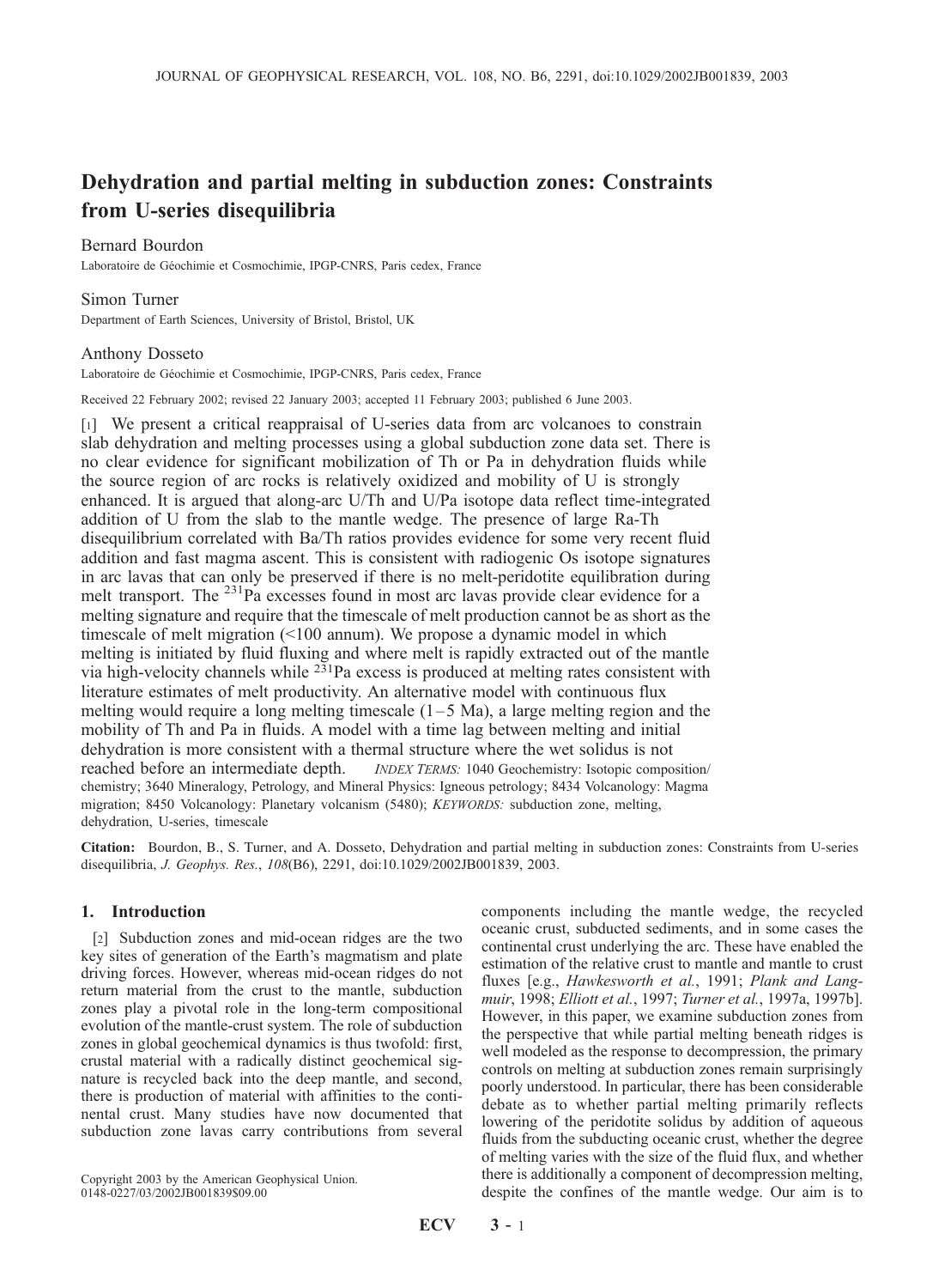develop a better understanding of the melting process by constraining the relative rates and timescales of dehydration fluid addition and decompression melting. Most of these constraints derive from recent studies of U-series disequilibria, and so after a brief synthesis of available geophysical and geochemical constraints, we review the U-series data and take a critical look at some of the debates surrounding their interpretation. Finally, we combine these with the pertinent geophysical data to develop an integrated model for partial melting at subduction zones.

### 2. Geophysical and Geochemical Constraints on Dehydration and Melting Beneath Arc Volcanoes

[3] Understanding the processes of partial melting at subduction zones has been a long-standing goal of the Earth sciences and some consensus has started to emerge over the past few decades concerning processes which are ''unlikely'' to be important. For example, it has been shown that friction on the upper surface of the slab is insufficient to generate enough heat to initiate melting [Molnar and England, 1995]. Similarly, modeling of geothermal structure at the slabwedge interface has shown that melting of the slab itself is likely to occur only when the slab is very young [Peacock et al., 1994]. More generally, it has been concluded that the release of fluids from the slab metasomatizes the overlying mantle wedge which undergoes melting as it crosses its wet solidus due to entrainment by the downgoing slab [*Tatsumi*, 1989]. The study of metamorphic reactions in the basalt-H2O system has shown that the release of fluids from the slab takes place over an extended range of depths [Schmidt and Poli, 1998], such that the relatively constant depth to the Wadati-Benioff found by Gill [1981] cannot be attributed to a single dehydration reaction. As we discuss below, this is consistent with recent models in which the onset of partial melting is governed by an isotherm [England, 2001] corresponding to the wet peridotite solidus rather than the pressure of a particular dehydration reaction.

[4] Thermal modeling of subduction zones has suggested that melting is likely to take place only in the hot core of the mantle wedge where temperatures exceed  $1000^{\circ}$ C [Davies and Stevenson, 1992; Kincaid and Selwyn Sacks, 1997; Peacock, 1990; Iwamori, 1998]. There are, however, large uncertainties about the thermal structure of the mantle wedge, particularly near the slab-wedge interface. The relative velocity of entrained wedge and subducting slab is crucial for determining this thermal structure and reflects the degree of coupling between the two, yet the presence of fluids will lead to reductions in viscosity which could, in turn, reduce this coupling. Additional complexity comes from the suggestions [Marsh, 1979; Plank and Langmuir, 1988; Pearce and Parkinson, 1993; Brémont d'Ars et al., 1995; Spiegelman and McKenzie, 1987; Furukawa, 1993] that upwelling occurs beneath the arc volcanoes and this should also depend on the extent to which the mantle overlying the slab is hydrated. The along-arc dimension is crucial for determining buoyancy within the wedge and a simple observation in support of a 3-D, rather than a 2-D, structure is the spacing of arc volcanoes [Brémont d'Ars et al., 1995].

[5] In a complementary way, interpretations arising from geochemical and petrological investigations also impinge

upon models for the nature of mantle wedge circulation, and it has become a nontrivial exercise to try and integrate all the information provided by the various tracers for melting and dehydration [Elliott et al., 1997]. For example, numerous studies have suggested that the transfer of the sediment component from the subducted slab into the wedge occurs as a partial melt rather than bulk addition [e.g., Elliott et al., 1997; Turner et al., 1997a, 1997b]. Yet most current thermal models predict temperatures at the slab-wedge interface which are too low for sediment melting and the predicted temperature at the slab interface will be even cooler if there is decoupling between the wedge and slab motions, as recently suggested for the Tonga arc [Turner and Hawkesworth, 1997, 1998; Smith et al., 2001]. The depth of melt generation within the mantle wedge is also poorly constrained. Rare earth element (REE) data generally suggest that melting takes place in the spinel lherzolite field but if the melting region can be approximated by a 1-D column, the REE data could merely reflect the depth of last equilibration [Dosseto et al., 2003; Pearce and Parkinson, 1993]. It is also not clear how the addition of fluids controls the degree of melting. If melt is rapidly extracted from the mantle source, the lowering of the peridotite solidus [Hirose and Kawamoto, 1995] becomes ineffective because water, being a highly incompatible element, is removed in the first melt fractions leaving the residual peridotite unproductive unless it attains the temperature of the dry solidus. However, if the melt interacts with the matrix, then the extent of melting will be controlled by the wet solidus [Hirschmann et al., 1999]. Finally, the extent of melt-peridotite interaction and the depth of last equilibration are only poorly constrained by modeling of major and trace element data [Kelemen et al., 1990], yet the extent of melting could be deeply modified by the melt migration and equilibration process.

#### 3. U-Series Systematics in Subduction Zone Lavas

[6] The available U-series isotope data from subduction zones are shown in Figure 1 and come largely from the  $^{238}$ U- $^{230}$ Th ( $^{230}$ Th half-life 75 ka),  $^{235}$ U- $^{231}$ Pa ( $^{231}$ Pa halflife 32 ka), and <sup>226</sup>Ra-<sup>230</sup>Th (<sup>226</sup>Ra half-life 1.6 ka) systems, which record parent-daughter fractionation occurring on timescales on the order of the daughter half-lives indicated. Thus an activity ratio deviating from one indicates a recent elemental fractionation that can be attributed to melting or fluid addition. We review each parent-daughter system, in turn, discussing the various interpretations proposed in the literature and highlighting the extent to which these interpretations are consistent or inconsistent with the other systems. Throughout this paper, activity ratios  $(\lambda_1N_1/$  $\lambda_2N_2$ , where  $\lambda_i$  and  $N_i$  are the decay constants and number of atoms, respectively) are used instead of atomic ratios for U-series nuclides.

## 3.1.  $^{238}$ U/ $^{230}$ Th Systematics

[7] There are more data for the  $^{238}U^{-230}$ Th system than for either of the other pairs considered here and since the first studies by Allègre and Condomines [1982], it has been shown that most arc lavas are characterized by  $238$ U excess relative to <sup>230</sup>Th (i.e., an activity ratio  $^{238}$ U/<sup>230</sup>Th greater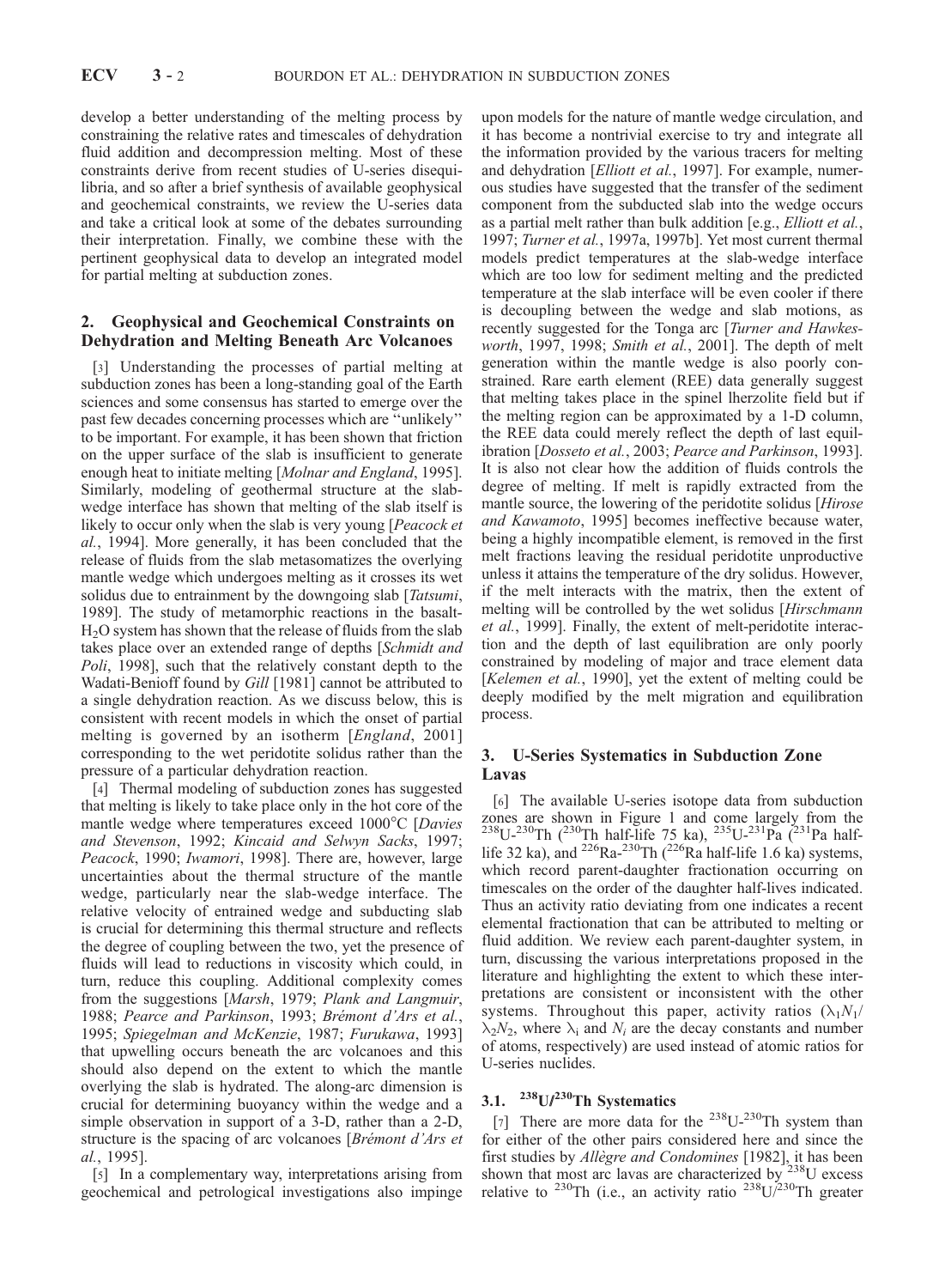than one) (Figure 1a). Because U is fluid-mobile under oxidizing conditions (as  $U^{6+}$ ), the <sup>238</sup>U excesses have been interpreted to reflect the addition of U by fluids released from the downgoing slab. This interpretation relies heavily on the assumption that the source of fluids is oxidized enough for uranium to be mostly in the  $U^{6+}$  state. There is indeed ample evidence that arc lavas and peridotite from the subarc mantle are more oxidized. Arc lavas display oxygen



fugacities  $+ 2$  units above the Fayalite-magnetite-quartz (FMQ) buffer while arc peridotites show oxygen fugacities  $+ 1$  to  $+ 2$  units above FMQ [Balhaus et al., 1990; Parkinson and Arculus, 1999]. For this range of  $f_{02}$ , it has been shown experimentally that U partitions into fluid preferentially over Th [Brenan et al., 1996]. Moreover, because Th remains in the  $4 +$  state, it will be much less mobile in aqueous fluids than U and so the simplest model for addition of fluids to the mantle wedge produces a horizontal array on the  $^{230}$ Th- $^{238}$ U isochron diagram (see inset to Figure 1a). Like ocean island and mid-ocean ridge basalts (OIB and MORB), the lavas from subduction zones rarely form well-defined trends, however, several subduction zones (Marianas, Vanuatu, Tonga-Kermadec) are characterized by crude, positively sloped linear trends in Figure 1a. In the simplest model, these sloped arrays represent the along-arc, time-integrated <sup>230</sup>Th in-growth between fluid addition and eruption over which the array rotates back toward the equiline. It is important to recognize that this interpretation is only valid if (1) shallow-level processes do not perturb U-series systematics, (2) the fluid added to the mantle wedge contains negligible amounts of Th, (3) the 230Th/232Th isotope composition of the mantle wedge was the same for all of the lavas prior to fluid addition, and (4) the effects of partial melting do not subsequently disturb the U-Th isotope systematics. As we discuss below, all of these assumptions have been challenged.

# 3.2.  $235U/231$ Pa Systematics

[8] Pa, which is characterized by  $a + 5$  charge behaves as a high-field strength element and is unlikely to be fluid mobile relative to U, therefore the simplest model predicts that subduction zone lavas will have excesses of  $235U$  over  $^{231}$ Pa. Consequently, the discovery by *Pickett and Murrell* [1997] that most subduction zone lavas in fact have  $^{231}$ Pa excesses similar to MORB and OIB was unexpected and suggested that the effects of partial melting are to produce increases in  $^{231}$ Pa which overprint the effects of U addition by fluids (see Figure 1b). The only lavas to have excesses of  $235U$  over  $231Pa$  are those from Tonga (Figure 1b) where partial melting is unlikely to fractionate Pa/U ratios because the highly depleted nature of the mantle wedge results in a low mode of residual clinopyroxene during melting [Bourdon et al., 1999]. By normalizing Pa to Nb, Bourdon et al. [1999] showed that the Pa-U disequilibria in the Tonga arc

Figure 1. (opposite) (a) Compilation of mass spectrometric measurements of U-series disequilibria in subduction zone lavas. (a)  $^{238}U^{-230}$ Th isochron diagram on which most subduction zones show inclined arrays (corresponding age indicated). (b)  $(^{231}Pa/^{235}U)$  versus  $(^{230}Th/^{238}U)$  diagram. The concordia line represents the composition of a fluid evolving with no initial  $^{230}$ Th or  $^{231}$ Pa. A mixture of a 60ka-old fluid with a depleted mantle wedge is shown by the straight solid line. The gray square represents a mixture of a depleted mantle wedge with 2% fluid. (c)  $(^{226}Ra^{230}Th)_0$ versus Ba/Th ratios.  $(^{226}Ra^{230}Th)_0$  activity ratios were corrected for decay since eruption. Data from Bourdon et al. [1999], *Dosseto et al.* [2003], *Elliott et al.* [1997], *Gill et al.* [1993], Reagan et al. [1994], Turner and Foden [2001], and Turner et al. [1997a, 1997b, 1998, 2000, 2001].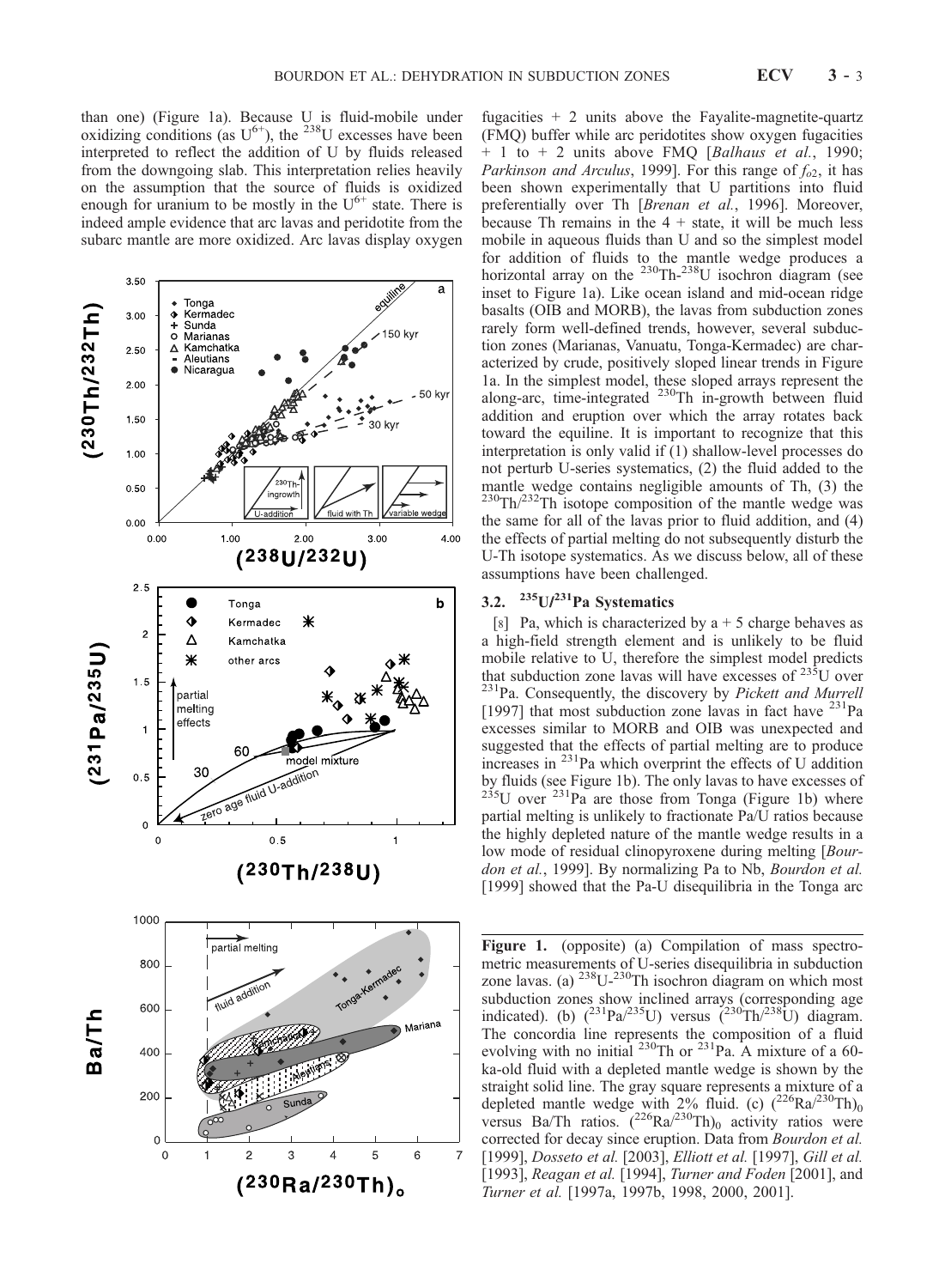yields a pseudoage (60 ka) which is strikingly similar to the 50-ka age estimated from the U-Th disequilibria [Turner et al., 1997a, 1997b]. The concordance from two independent systems argues, as strongly as anything else, that the slopes of the U-Th arrays on Figure 1a do indeed reflect the time since U addition. Another way of viewing the concordance of the two systems is to look at the  $(^{231}Pa/^{235}U)$  versus  $(^{230}Th/^{238}U)$  diagram (Figure 1c). If both Pa and Th are immobile in fluids, the fluid composition should plot next to the origin initially. The composition of fluid once extracted from the slab will evolve along a concordia line [Cheng et al., 1998], and after 60 ka, a mixture of the fluid with a mantle wedge composition plots close to the Tonga lavas. This shows that independent of the normalization to Nb, the constraints given by  $^{231}$ Pa and  $^{230}$ Th systematics are mutually consistent. Clearly, further evidence that both Pa and Th are immobile in fluids would provide an important confirmation of this interpretation (see below). Alternatively, the concordance of the two systems could be coincidental, in which case several more complex processes can be proposed, including addition of Th- and Pa-bearing fluids and in-growth of Pa and Th during melting (see below).

## 3.3.  $226Ra/230Th$  Systematics

[9] The global surveys of Gill and Williams [1990] and Turner et al. [2001] have shown that most subduction zone lavas are characterized by  $^{226}$ Ra excesses indicating a recent enrichment of <sup>226</sup>Ra relative to <sup>230</sup>Th. The <sup>226</sup>Ra-<sup>230</sup>Th fractionation observed in arc lavas is unlikely to be related to a crustal process (plagioclase involvement, interaction with alkali-rich shallow fluids) as in several arcs,  $(^{226}Ra^{230}Th)$  is positively correlated with  $(^{238}U^{230}Th)$ . This latter ratio will not be affected by interaction or addition of plagioclase which cannot fractionate U/Th ratios. Similarly, if the  $^{226}$ Ra- $^{230}$ Th fractionation is created by seawater or hydrothermal alteration then  $(^{234}U/^{238}U)$ should also be affected. All the observations in arc lavas suggest that shallow level fluids have not modified  $(^{234}U/^{238}U)$  ratios.

[10] Ra is an alkali earth and is thus fluid-mobile element unlike Th and Pa, and so fluid addition should result in both  $^{238}$ U and  $^{226}$ Ra excesses over  $^{230}$ Th. However,  $^{226}$ Ra excesses will decay after 8 ka and so a simple, single-stage fluid-addition explanation for the  $^{226}Ra^{-230}Th$  systematics of subduction zone lavas apparently conflicts with the interpretation from the U-Th (and U-Pa in the case of Tonga) arrays that fluid addition of U occurred several tens of kiloannum ago. In a study of U-series disequilibria in Lesser Antilles, Chabaux et al. [1999] noted a positive correlation between  $({}^{226}Ra/{}^{230}Th)$  and  $({}^{238}U/{}^{230}Th)$  ratios which lead these authors to question the time significance of the  $^{238}U^{-230}$ Th arrays and to argue instead that these reflect very recent addition of a fluid that contained not only  $^{238}$ U and <sup>226</sup>Ra but also <sup>230</sup>Th (in order to explain the sloped  $^{238}U^{-230}$ Th arrays as mixing lines). Thus there appears to be a discrepancy between the  $226Ra^{-230}$ Th systematics and the simplest (U addition only) interpretation of the  $^{238}U^{-230}Th$ , and primarily in the case of Tonga, the  $235U^{-231}$ Pa subduction zone systematics. In an early attempt to reconcile this dilemma, Turner and Hawkesworth [1997] suggested that the 226Ra disequilibrium reflects the partial melting

process (like the interpretation for  $235U^{-231}Pa$ ) and is thus decoupled from the  $230$ Th- $238$ U disequilibria. However, more recent work has established that the magnitude of  $226Ra - 230Th$  fractionation in many subduction zone lavas  $(1-6)$  far exceeds that observed in most MORB  $(1-3)$  and up to 4.2 for one sample) and OIB (typically  $1-2$ ), and that  $(226Ra)^{230}$ Th) correlates with Ba/Th (Figure 1c) which is an index of slab fluid involvement [Turner et al., 2001]. Ba/Th ratios in MORB and OIB range from 50 to 200 whereas they range between 200 and 1200 in subduction lavas. Both Ba and Th are very incompatible and so are difficult to fractionate during melting of lherzolite for degrees of melting greater than 1%. If the Ba/Th fractionation is produced by the same process as  $(^{226}Ra)^{230}Th$ ) fractionation, then  $(^{226}Ra)^{230}Th$  must be produced at the base of the melting region where slab fluids are introduced. Another important observation is that  $(^{226}Ra)^{230}Th$ ) correlates positively with Sr/Th for both the Kamchatka and Tonga-Kermadec lavas (not shown). As Sr is more compatible than Th during melting for all mantle mineralogies, the positive correlation cannot be explained by melting. Rather, it suggests that the relative partitioning of Th and Sr must be reversed and the most obvious explanation is that the larger ( $^{226}Ra^{/230}Th$ ) and Sr/Th ratios are due to addition of Sr- and Ra-bearing fluids. This last argument removes the ambiguity of the argument with Ba/Th for which the slope of the arrays for melting and slab fluid addition are both positive. Thus while partial melting may enhance  $226Ra^{-230}$ Th disequilibria, it is unlikely to be the main cause of the large  $(^{226}Ra/^{230}Th)$  ratios in subduction zone lavas.

### 3.4. Key Issues

[11] The key objective of this investigation is to arrive at an internally consistent model which can account for the observations in all three U-series systems. There seems little alternative to the interpretation that, at least some of, the observed 231Pa excesses reflect the effects of partial melting. Therefore the competing interpretations and their implications and/or problems for the U-Th and Ra-Th data are as follows:

[12] (1) Interpretation. Neither Th nor Pa is mobilized in subduction zone fluids in which case the U-Th and Tonga U-Pa arrays reflect the time since U addition. Implication. The Ra-Th data reflect addition of Ra by fluids several tens of thousands of years after addition of U either by continuous, or a discrete, late fluid addition.

[13] (2) Interpretation. The Ra-Th data reflect fluid addition less than a 1000 years ago and therefore both Th and Pa are sufficiently mobilized in subduction zone fluids that the U-Th and Tonga U-Pa arrays have no time significance at all. Implication. The coincidence of the U-Th and Pa-Th ages from Tonga are fortuitous.

[14] (3) Interpretation. Fluid addition occurred less that a few kiloannum ago to produce the Ra-Th disequilibria, a horizontal array on the U-Th equiline diagram, and a positive array on the  $(^{230}Th/^{238}U)$  versus  $(^{231}Pa/^{235}U)$  diagram from which the lavas evolved upward to higher <sup>230</sup>Th and <sup>231</sup>Pa via the effects of partial melting. Implication. If the 235U excesses in Tonga reflect a lack of U-Pa fractionation during partial melting and if Th is not mobile in fluids, then the U-Th array should be horizontal instead of inclined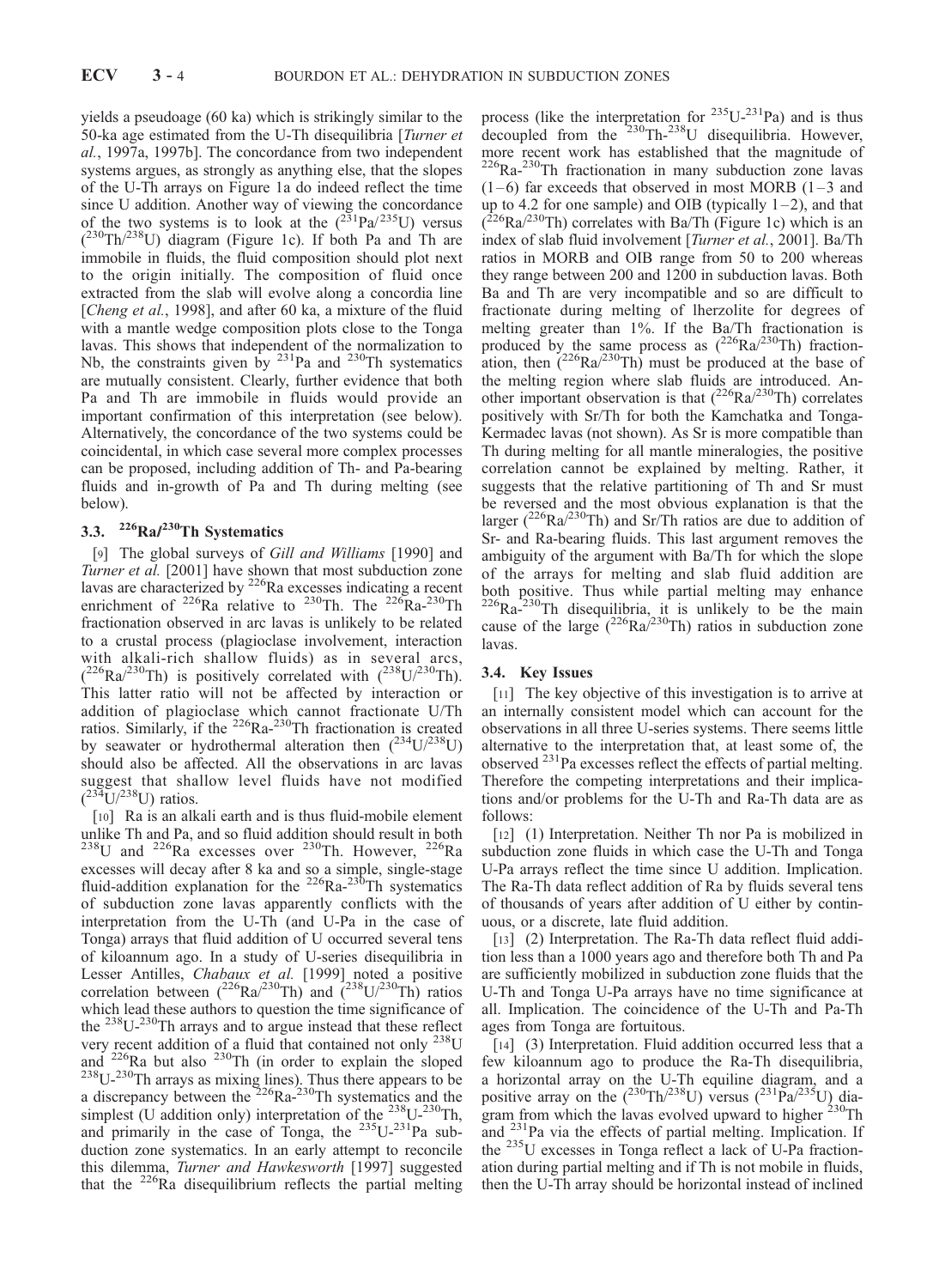

Figure 2. <sup>208</sup>Pb<sup>\*</sup>/<sup>206</sup>Pb<sup>\*</sup> versus Th/U for Tonga (solid circles) and Kermadec (half-filled diamonds) arc lavas.  ${}^{208}Pb*/{}^{206}Pb*$  are calculated based on Pb isotope composition of the lavas as follows:<br> ${}^{208}Pb*/{}^{206}Pb* = ({}^{208}Pb/{}^{204}Pb_E - {}^{208}Pb/{}^{204}Pb_{CD})/({}^{206}Pb/{}^{204}Pb_E - {}^{206}Pb/{}^{204}Pb_{CD})$ , where E and CD denote sample and Canyon Diablo (reference for initial Pb composition in the Earth). Th/Us represents the Th/U ratio in the mantle source of the lavas (see text for explanation). Data for MORB and OIB are shown for reference (solid diamonds). This figure shows that Th/U in the source of Tonga lavas has been recently enriched in U while the source of Kermadec lavas has experienced less fractionation as it falls within the mantle array defined by MORB and OIB. Some samples from Kermadec plot to the right of the OIB and MORB array which could reflect mixing with sediments. Even when  $(^{230}Th/^{232}Th)$  in the Tonga lavas is used to derive Th/U, the Tonga lavas do not plot on the mantle array. This shows that the higher (<sup>230</sup>Th/<sup>232</sup>Th) in Tonga lavas relative to Kermadec lavas must result from radioactive decay (see text). Tonga-Kermadec data from Turner et al. [1997a, 1997b], MORB and OIB data from Allègre et al. [1986], Bourdon et al. [1996], Turner et al. [1997a, 1997b], Claude-Ivanaj et al. [1998], and Dosso et al. [1999]. The uncertainties in both axes are smaller than the symbol size and cannot explain the dispersion of the arrays.

because  $^{238}U^{-230}$ Th is generally less fractionated during melting than  $^{235}U^{-231}Pa$ .

#### 4. The Validity of U-Th Isochrons in Subduction Zone Magmas

[15] In light of the preceding discussion, it seems to us that the most critical issue at this stage is to try to constrain the interpretation of the inclined  $^{238}U/^{230}$ Th arrays because only once this is resolved can the combined U-series isotope data be used to develop a consistent model for fluid addition and partial melting at subduction zones. We now discuss two independent avenues of thought which suggest that the  $^{238}$ U/<sup>230</sup>Th arrays do indeed have time significance.

#### 4.1. The U-Th Fractionation in Subduction Zones Was Recent

[16] Many authors have emphasized that global U-Pb-U-Th and Th-Sr isotope systematics require that there has been a recent U-Th fractionation in subduction zone lavas. <sup>208</sup>Pb-<sup>206</sup>Pb isotope systematics which record the long-term evolution of  $^{238}$ U and  $^{232}$ Th systematics can be used to estimate the time-integrated Th/U ratio of the source. In a  $208\text{Pb}*/206\text{Pb}*$  versus Th-U diagram (Figure 2), subduction zone lavas do not fall on the mantle array defined by OIB and MORB [Allègre et al., 1986; Gill and Williams, 1990; McDermott and Hawkesworth, 1991] and require recent addition of U because this diagram represents the ratio of radiogenic Pb which should be directly related to the ingrowth of 208Pb and 206Pb by decay of 232Th and 238U. If the Th-U systematics of the Tonga-Kermadec arc were to be explained by addition of U-rich fluid to variably enriched mantle characterized by a range in Th/U ratios [e.g., Elliott et al., 1997], this should be detectable on the  $208Pb*/206Pb*$ versus Th/U diagram. It has been shown that OIB and MORB fall on an array that define the composition of the mantle prior to any recent modification in U-Th-Pb systematics due to melting, or fluid addition (<100 Ma). However, the Tonga-Kermadec lavas form an array that is oblique to the mantle array with the Tonga lavas characterized by low Th/U ratios (Figure 2). There are two possible explanations why the Tonga-Kermadec lavas do not plot on the mantle array: (1) addition of a sediment melt caused recent Th/U fractionation and (2) addition of a U-rich fluid decreased the Th/U ratios. Based on Nd isotopes, it was shown that the source of Kermadec lavas contained a larger sediment contribution than the source of the Tongan lavas [Turner et al., 1997a, 1997b]. Yet these fall on the mantle array or to its right (Figure 2). The sediments subducted beneath Tonga and Kermadec contain a large amount of Pb with a very distinct isotope composition compared with the upper mantle. Therefore addition of sediment to the mantle wedge will result in a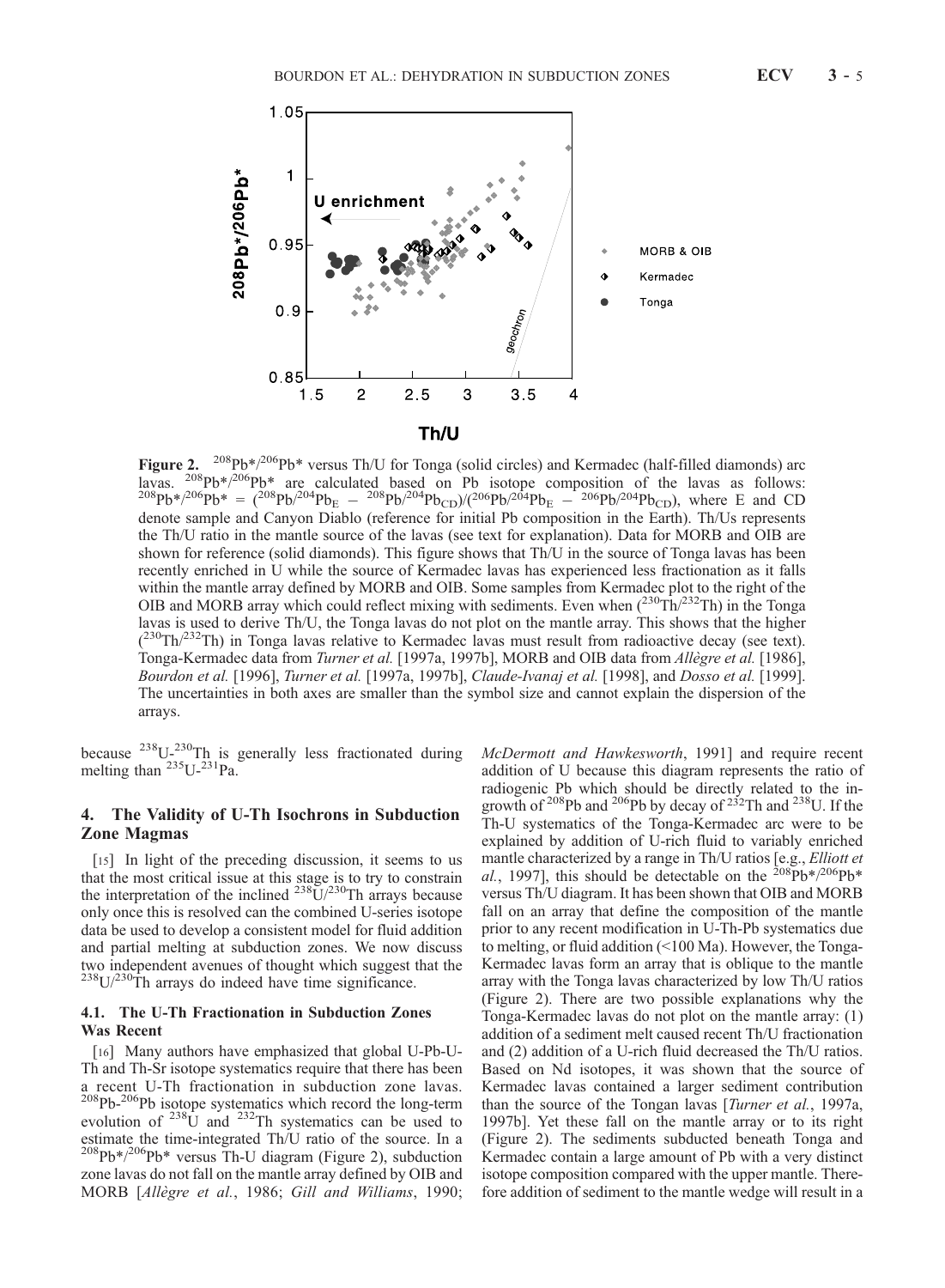

### 143Nd/144Nd

Figure 3.  $(^{230} \text{Th}/^{232} \text{Th})$  versus  $^{143} \text{Nd}/^{144} \text{Nd}$  ratios for arc lavas. This diagram shows that there is a general correlation between  $(^{230}Th/^{232}Th)$  and  $^{143}Nd/^{144}Nd$  for the global arc data set. However, when looking at individual localities, there is no clear correlation between  $(^{230}Th/^{232}Th)$  and  $^{143}Nd/^{144}Nd$ . This suggests that the  $(^{230}Th/^{232}Th)$  ratios do not reflect a long-lived heterogeneity in Th/U ratios. Symbols and data sources are same as in Figure 1, Vanuatu data from *Turner et al.* [1999]. The curves indicate mixing lines between a mantle source and sediment. Mantle source contains 0.011 ppm Th, 0.67 ppm Nd, and 0.004 ppm U, and has  $^{143}Nd^{144}Nd = 0.51315$  and  $(^{230}Th^{232}Th) = 1.5$ , to which was added sediment with the composition of GLOSS [Plank and Langmuir, 1998], amounts indicated as percentage along the curve. To this combined wedge plus sediment composition a constant U flux of 0.14 ppm was then added and the upper curve indicates the resultant  $(^{230}Th/^{232}Th)$  ratios to which this three-component mix would evolve after 50 ka.

variation of  $208Pb*/206Pb*$ . If this addition of sediment also produces a variation in Th/U then  $^{208}Pb*/^{206}Pb*$  should be correlated with Th/U, which is not observed.

[17] Moreover, if the Tonga-Kermadec mantle was characterized by variable Th/U ratios (hence variable  $(230 \text{Th}/232 \text{Th})$ ) prior to fluid addition, then there should be a correlation between  $({}^{230}\text{Th}/^{232}\text{Th})$  and  ${}^{143}\text{Nd}/{}^{144}\text{Nd}$  ratios (Figure 3) because Nd isotope ratios are mostly sensitive to sedimentary contribution. If a small addition of sediment (<1%) were responsible for the variation in  $(^{230}Th/^{232}Th)$ , a local correlation with  $143\text{Nd}/144\text{Nd}$  ratios should be observed. While there is an overall global correlation between these two parameters that reflects mixing between a sediment component and the mantle wedge, there is no within subduction zone correlation (Figure 3).

[18] Conversely, the Tonga lavas display the largest fractionation to the left of the mantle array. Even if the Th/U measured in the lavas were used instead of the Th/U based on  $^{230}$ Th/ $^{232}$ Th (but see *Elliott* [1997]), the Tonga samples would still be distinct from the mantle array (not shown). Taken together these observations suggest that the higher  $(230 \text{Th}/232 \text{Th})$  in the Tonga lavas relative to Kermadec must result from radioactive decay. The observation from the Kermadec lavas suggests that sediment addition did not perturb the U/Th system enough to displace their source region to the left of the mantle array. If the Th/U fractionation was recent (<10 ka), then the Th/U ratio of the source, estimated from the  $(^{230}Th/^{232}Th)$  ratio, should fall on the mantle array. Consequently, this second observation indicates that the displacement of Tonga lavas reflects recent fluid addition rather than an ancient fractionation event.

[19] Overall, this suggests that the U enrichment is recent rather than long-lived and decoupled from the enrichment recorded by Nd isotope ratios. The observations based on Pb and Nd isotopes therefore suggest that the observed  $^{238}U^{-230}$ Th ratios reflect fractionation that is reflected in their  $(^{230}Th/^{232}Th)$  ratios but not in long-lived Pb isotope ratios. The implication is that the inclined arrays on the U-Th isochron diagram may have time significance.

#### 4.2. Relative Mobility of U Versus Th

[20] U becomes more mobile than Th when it is hexavalent as in the case of oxidizing fluids derived from the slab. However, if there is some Th in the fluid, as suggested by some experimental studies [Keppler, 1996; Brenan et al., 1996], the inclined U-Th isotope arrays could reflect mixing between the mantle wedge and an U-rich fluid containing some Th [Elliott et al., 1997]. In order to investigate the composition of the fluid end-member, the arc data have been plotted in a  $(^{230}Th/^{238}U)$  versus  $(^{232}Th/^{238}U)$  diagram (Figure 4). If fluid addition occurred less than a few 1000 years before eruption (in order to be consistent with the Ra-Th data) and contained some Th to produce the inclined U-Th arrays, then the fluid end-member should fall on a line going between the origin and the Th/U ratio of the altered oceanic crust. The U/Th ratio of this fluid can then be compared with that predicted from the experimental fluid partition coefficients for U and Th. The model curves shown in Figure 4 are calculated for experimental values of the partition coefficients found in the literature. Based on a compilation of four arcs (Tonga, Kamchatka, Marianas, and Vanuatu) it can be seen, first, that the composition of the fluid has to be different for each arc, and second, that the  $(^{230}Th/^{238}U)$  ratio of the putative fluid would have to be as high as 0.6 or even equal to 1 if we take the Kamchatka or Philippine data. This would require that the partition coefficients for U and Th are on the same order of magnitude, which is completely inconsistent with experimental data [Keppler, 1996; Brenan et al., 1996] when the oxygen fugacity is appropriate to that inferred for the subarc mantle [Balhaus et al., 1990, Parkinson and Arculus, 1999; Blatter and Carmichael, 1998]. Thus it would appear that the mobility of Th has to be unrealistically high in subduction fluids to explain the data in that way. The alternative explanation of the arrays in Figure 4 is aging following addition of a fluid containing only U (or some combination of Th mobility and ageing, and/or fractionation during partial melting). A similar approach can be used to assess the mobility of Pa. A plot of  $\overline{(^{231}Pa^{235}U)}$  versus Nb/U ratios for the Tonga lavas reveals a positive trend (Figure 4). This diagram is equivalent to the Th/U diagram of Figure 4 and the fluid composition can be obtained at  $Nb/U = 0$  which corresponds to  $(^{231}Pa/^{235}U)$  ratio of 0.7. Again, this would require that Pa is as mobile as U, which is clearly inconsistent with inferences based on its behavior in aqueous solutions [Guillaumont et al., 1968] as Pa shows strong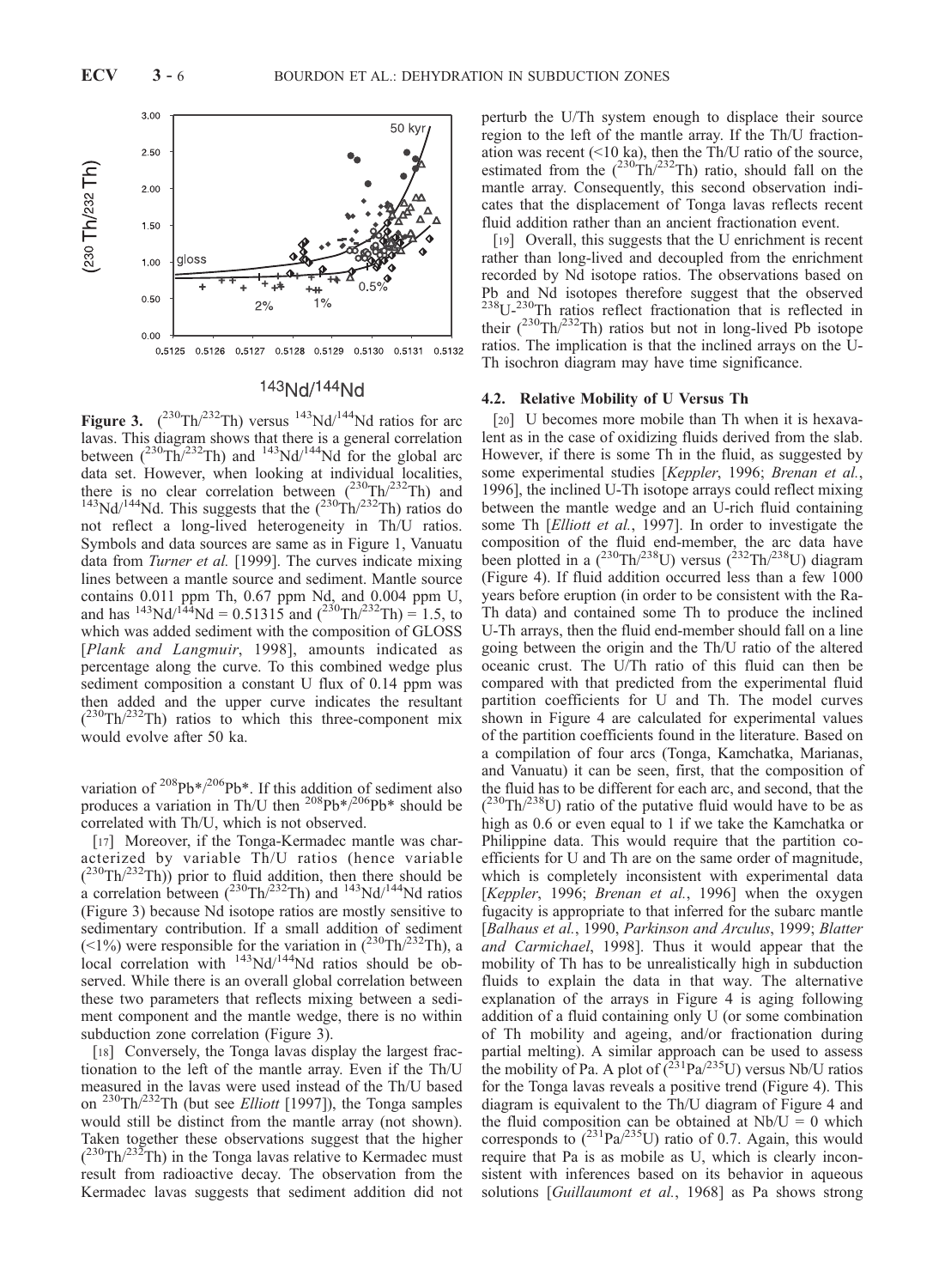

Figure 4. (a) Compilation of mass spectrometry measurements of Th-U disequilibria in arc lavas plotted in a  $(^{230}Th)^{238}$ U) versus  $(^{232}Th)^{238}$ U) diagram. In this representation, the fluid end-member should plot on a 1:1 line consistent with experimental partition coefficients between mineral and fluid [Keppler, 1996]. The loci of fluid composition based on a batch model for fluid release are shown as a solid line. There is no unique mixing line between a fluid end-member and an end-member closer to the equiline (see text for explanations). Symbols and data sources are same as in Figure 1. The partition coefficients between fluid and mineral are 0.02 and 0.2 for Th and U, respectively, and the amount of fluid released ranges between 0.1 and 2%. (b) Mass spectrometry of Pa-U data for the Tonga lavas plotted in a  $(231\text{Pa}/235\text{U})$  versus Nb/U ratio. This figure includes a new determination of Nb contents for sample 26837 5 (T. Plank, personal communication). By assuming that  $Nb/U = 0$  in the fluid component, a  $(2^{31}Pa^{235}U)$  of 0.7 can be estimated. This high ratio most likely reflects in-growth of  $^{231}Pa$  following fluid addition.

affinities with Nb and Ta. In conclusion, the inclined U-Th and U-Pa arrays would appear to have time significance because their interpretation as the result of mixing with a fluid containing Th and Pa requires unrealistically high fluid partition coefficients for Th and Pa. The corollary is that that there must be a decoupling between Ra-Th and Th-U disequilibria.

#### 5. Constraints on the Mechanisms of Dehydration and Melting

### 5.1. Possible Dehydration Models

[21] The simplest interpretation of the subduction zone data would be the one in which the fractionation of all of the

U-series nuclides occurred during a single fluid dehydration/melting event. However, the observations discussed above appear to favor a model where addition of U by fluids occurs over a timescale comparable to the <sup>230</sup>Th and  $^{231}$ Pa half-lives. Therefore the production  $^{226}$ Ra- $^{230}$ Th disequilibrium is likely to be decoupled from U-Th and U-Pa. Since melting appears to be ruled out as the principle cause of  $^{226}$ Ra- $^{230}$ Th fractionation, the excess  $^{226}$ Ra would appear to be derived from fluid addition [*Turner et al.*, 2000, 2001]. This interpretation is not straightforward because it requires "at least" two dehydration events [Turner et al., 2000]. One possibility is that dehydration is continuous and takes place over a timescale that is significant with respect to the halflife of <sup>230</sup>Th. An attraction of this model is that it would be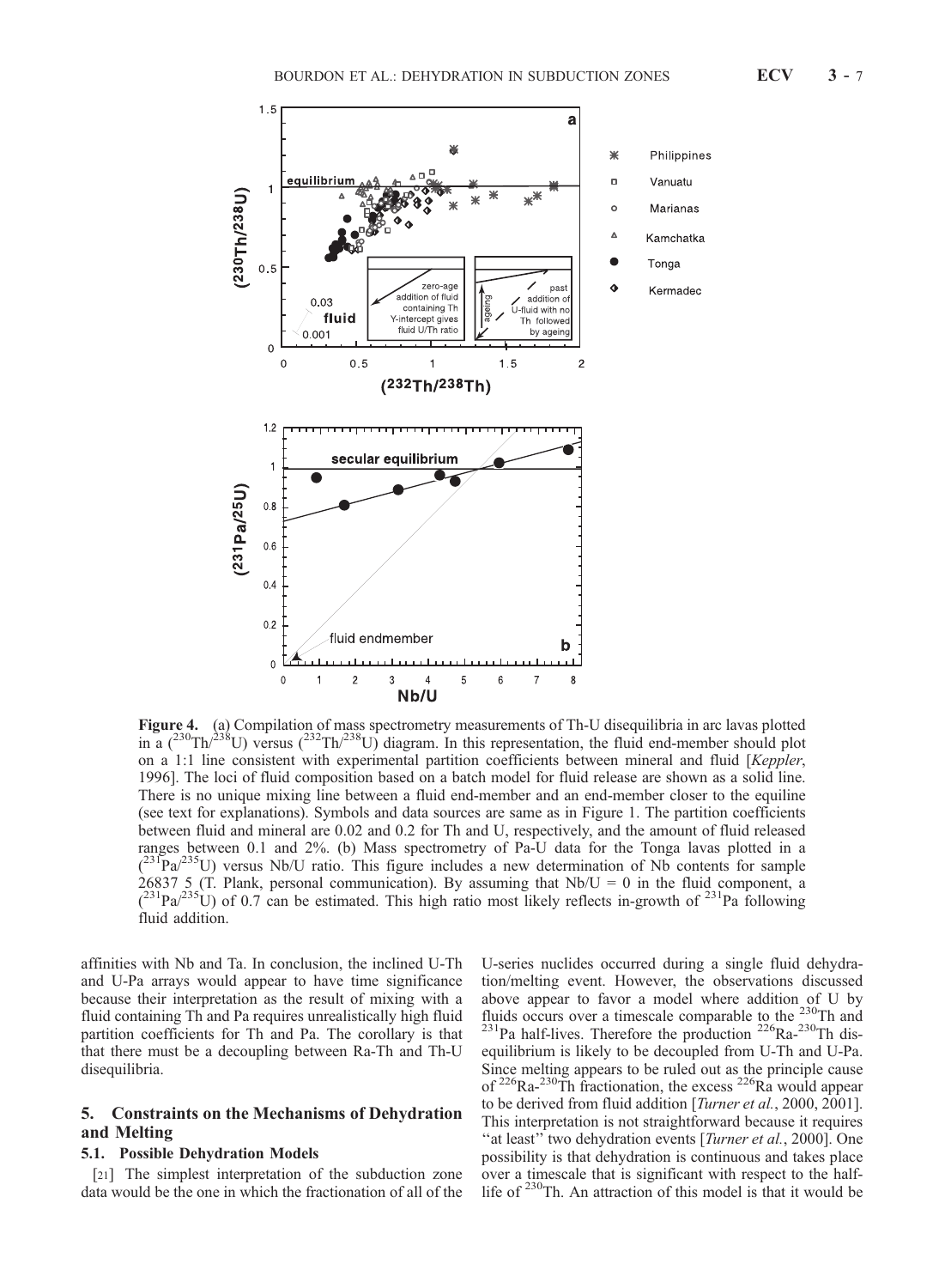consistent with the experimental evidence that metamorphic dehydration reactions are not restricted to discrete events within the downgoing slab [Schmidt and Poli, 1998]. This possibility was considered initially by Dosseto and Bourdon [2000] for modeling the Kamchatka data set. Using the fluid partition coefficient determined by Keppler [1996], it was shown that the Kamchatka data set could not be reproduced by a continuous dehydration model. This constraint might be relaxed if a different mineral/fluid partition coefficient for U is used [Dosseto et al., 2003]. This type of model is further considered in the next section which discusses various melting models.

[22] Irrespective of whether the process of dehydration is ultimately determined to be continuous or discrete, the Useries evidence (and particularly the elevated  $(^{230}Th/^{232}Th)$ observed in some arc lavas such as the Kamchatka arc) is that fluid addition takes place over a time span of several tens of kiloannum. In practice, dehydration probably occurs over an even longer time period as suggested by the petrological experiments [Schmidt and Poli, 1998], but the U-series signal that can be preserved in subduction zone rocks represents a time window in this longer process because not all the fluid released necessarily results in subaerial volcanic activity.

#### 5.2. Models for Partial Melting at Subduction Zones

[23] Many models have been developed to explain Useries fractionation in mid-ocean ridge and ocean island basalts. Partial melting beneath both mid-ocean ridges and ocean islands occurs in response to adiabatic decompression and what differs between the various models are the partition coefficients [Beattie, 1993; Lundstrom et al., 1994; Landwehr et al., 2001], the relative fraction of melt to matrix (porosity), the melt productivity, the extraction rates of melt from a porous matrix [Williams and Gill, 1989; Iwamori, 1994], the degree of equilibration of the melt with the matrix [Spiegelman and Elliott, 1993; Iwamori, 1994; Qin, 1992], and the porosity structure [Iwamori, 1994; Lundstrom, 2000]. A key point of this paper is that these models are not directly applicable to subduction zone magma generation because melting is, at least promoted, by fluid addition and there is no a priori requirement for adiabatic decompression of the mantle wedge. Nevertheless, a component of decompression melting has been inferred from major and trace element data which suggest that the degree of melting in subduction zone lavas depends on the thickness of the crust beneath subduction zone volcanoes [Plank and Langmuir, 1988]. However, it has also been argued that, in a static mantle, the melt fraction will increase as a hydrous melt ascends through hotter mantle to the subduction zone [Davies and Bickle, 1991; Grove et al., 2002] as long as the melts interact with the peridotitic matrix. Thus the inferences from geochemistry for adiabatic upwelling beneath arc volcanoes [Pearce and Parkinson, 1993; Plank and Langmuir, 1988] should be considered with some caution.

[24] In the case of partial melting and U-series data in subduction zones, there are two key observations that need to be explained. First, the large Ra-Th disequilibria must be produced very deep near the base of the melting column requiring that fluid and melt migration times are extremely fast [*Turner et al.*, 2001]. This is radically different from the chromatographic porous flow model interpretation for midocean ridges where the large Ra excesses are thought to be produced near the top of the melting column [Spiegelman and Elliott, 1993]. Second, Pa excesses, which are found in most subduction zone lavas [Pickett and Murrell, 1997; Bourdon et al., 1999; Dosseto and Bourdon, 2000] must have overprinted any previous effects of U-fluid addition which would result in <sup>231</sup>Pa deficits. The only location where  $^{231}$ Pa deficit has been found relative to  $^{235}$ U is in Tonga [Bourdon et al., 1999] which is also characterized by large  $^{230}$ Th deficit relative to  $^{238}$ U. These data would appear to require that the more commonly observed Pa excess are produced subsequent to fluid addition by the melting process.

[25] We now review several of the subduction melting models that have been proposed in the literature bearing in mind that (1) the degree of melting of arc [*Pearce and* Parkinson, 1993; Plank and Langmuir, 1988; Hirschmann et al., 1999] is estimated to be similar (or larger) to the degree of melting of mid-ocean ridge tholeiites  $(5-20\%)$ and (2) the rate of magma production (which is a key parameter for melting models) can be constrained by both the rates of crustal production [Reymer and Schubert, 1984] and the material fluxes into subduction zones [Davies and Bickle, 1991] which can be converted to melting rates (kilograms of magma produced per cubic meter per year), if the size of the melting region is known.

#### 5.2.1. Flux Melting

[26] Subduction zones are sites where the mantle becomes cooled and so the addition of fluid seems essential for, at least the initiation of, melting beneath arcs. If the addition of fluid is instantaneous, it seems likely that the melt should also be produced "immediately." Thus the most reasonable model for flux melting is the classical batch melting model. However, because the partition coefficients for Pa and U are small, it is very difficult to produce large  $^{231}$ Pa- $^{235}$ U disequilibria for degrees of melting >5%. One might envision a single, unique process of melting that would simultaneously produce all the U-series isotope disequilibria (i.e., U, Pa, and Ra excesses). This was suggested qualitatively by *Regelous et al.* [1997] for the Tonga-Kermadec U-Th systematics and has similarities with the models proposed by Tatsumi [1989] involving melting of hydrous peridotite. In their model, Regelous et al. [1997] suggest that <sup>238</sup>U excesses are generated by amphibole breakdown during melting of metasomatized peridotite. However, for this model to also explain the Tonga-Kermadec Pa-U data, which are characterized by both  $^{231}$ Pa excesses and  $^{231}$ Pa deficits relative to  $^{235}$ U, it would be necessary to fractionate U-Pa in both directions by having  $D_{Pa}/D_{U}$  vary during melting. In principle, this is possible during nonmodal hydrous melting if, for example, U was more incompatible than Pa initially and then became more compatible at a later stage. However, quantitative modeling of this process shows that unless the partition coefficient for Pa in the hydrous phase(s) is extremely large  $(>0.2)$ , in general, it is not possible to maintain a large U enrichment and yet also produce  $^{231}$ Pa enrichment for larger degrees of melting (see Figure 5).

[27] A more complex model of flux melting assumes that melting takes place as a direct consequence of fluid addition, over a range of depths corresponding to continuous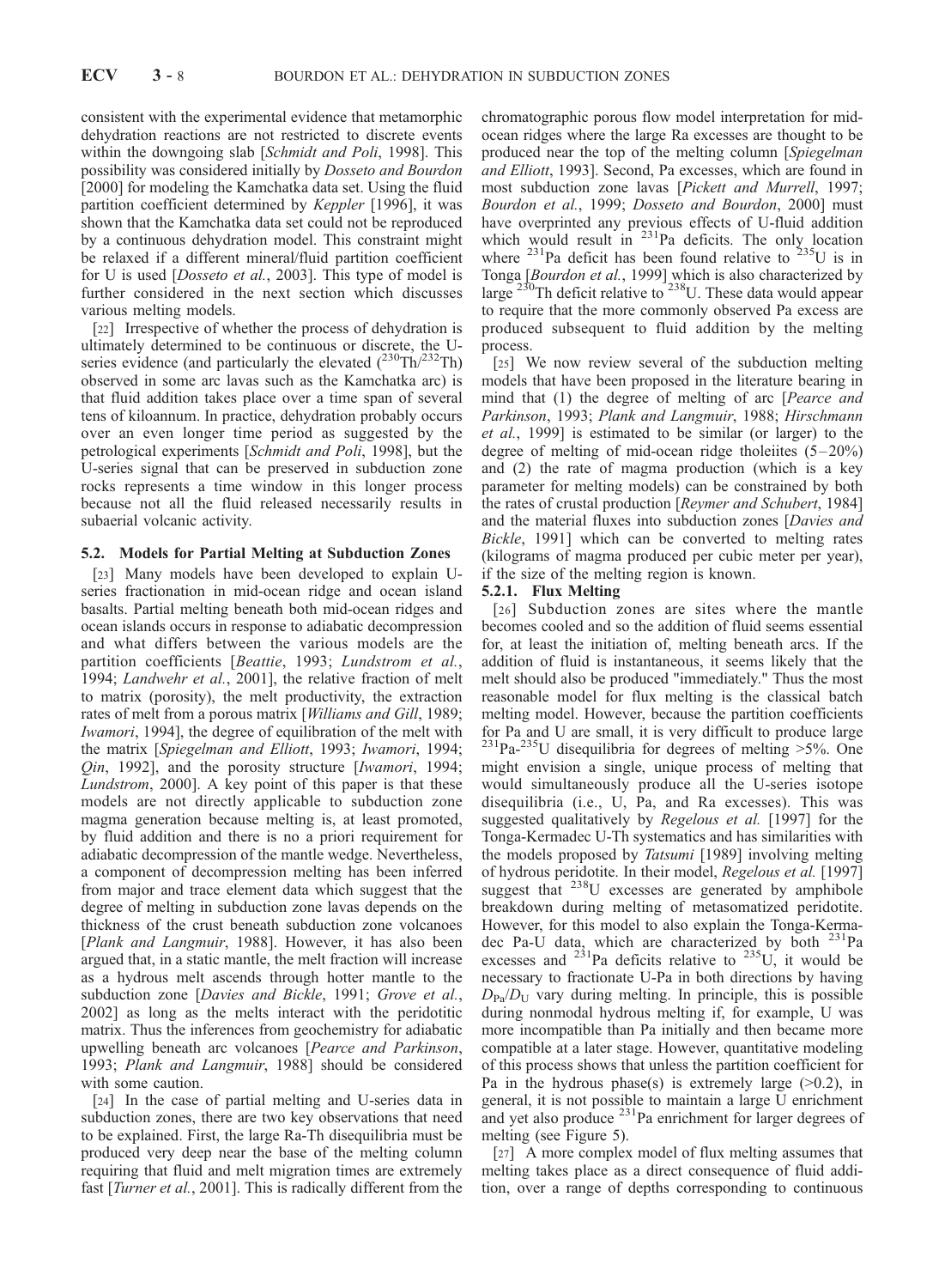

Figure 5. Cartoons of possible models to describe the melting process in subduction zones. (a) Fluid dehydration followed by flux melting and melt-peridotite interaction during ascent. (b) Fluid dehydration immediately followed by flux melting and rapid melt migration over a large range of depths (section 5.2.1). (c) Fluid dehydration followed by flux melting and decompression melting. The model describing adiabatic decompression can be either equilibrium porous flow (see section 5.2.2) or dynamic melting (see section 5.2.3). The diagrams also show expect isotherms corresponding roughly to wet peridotite melting. For the continuous flux melting, the  $1000^{\circ}$ C isotherm must be almost parallel to the slab, while in the other models, this temperature must be reached at a greater depth.

fluid dehydration. This is an extension of the model proposed by Dosseto and Bourdon [2000] and Thomas et al. [2001]. It is logical to consider this possibility, as dehydration reactions are likely to proceed over a wide range of pressures as hot isotherms migrate inside the slab and various hydrous phases dehydrate at different pressures [Schmidt and Poli, 1998]. The simplest way of modeling this process is to assume repeated episodes of dehydration and melting (Figure 6). Between each episode, both the metasomatized mantle wedge and the dehydrating slab evolve as closed systems. We have assumed that dehydration takes place at a constant rate and that the total mass fraction of water released is 2.5%. In parallel, the metasomatized mantle wedge melts by a fraction  $F_{\text{max}}$ , which is taken as a variable. The duration of the dehydration/melting process is also taken as a variable. Figure 7 illustrates some solutions for this simple model which shows that it is possible to reproduce the range of U-series disequilibria found in arc lavas for a reasonable set of parameters (see Appendix). As shown in Figure 7c, for short timescales, the Ra-Th and Pa-U are controlled mostly by the fluid contribution. Over longer timescales (up to a few megaannum), as the Ra and U supply from the slab diminish, so do the U and Ra excesses in the integrated melt. In order to produce both  $^{231}$ Pa excesses and  $^{238}$ U deficits in arc lavas, the timescale of the process has to be long enough (>500 ka) to allow ingrowth of  $231$ Pa in the mantle wedge residue. For short



Figure 6. Model curves for  $231\text{Pa} - 235\text{U}$  activity ratios in the melt using a nonmodal melting model with variable partition coefficients during melting to produce both <sup>231</sup>Pa excess and  $^{231}$ Pa deficit relative to  $^{235}$ U. This model assumes that U partition into two phases: the phase 1 is characterized by  $D_{Pa}/D_{U} > 1$  ( $D_{U} = 0$ ) and is consumed during melting  $(P = 0.3)$  while the other phase is consumed slower ( $P = 0.1$ ) and has  $D_{Pa}/D_{U} \ll 1$  ( $D_{U} = 0.1$ ). Two curves are shown to illustrate the sensitivity of the model. The first curve (dashed line) is calculated with  $D_{Pa} = 0.6$  in the phase 1 and  $D_{Pa} = 0.001$  in the phase 2. The second curve (solid line) is calculated with  $D_{Pa} = 0.05$  in the phase 1 and  $D_{Pa} = 0$  in the phase 2. This model shows that unless the Pa partition coefficient is extremely large in the first phase, it is not possible to produce both excesses and deficits in activity ratios upon melting. Second, the magnitude in  $^{231}$ Pa excess is far smaller than observed in most arc lavas. The double arrow indicates the approximate range of  $^{231}$ Pa/ $^{235}$ U measured in arc lavas.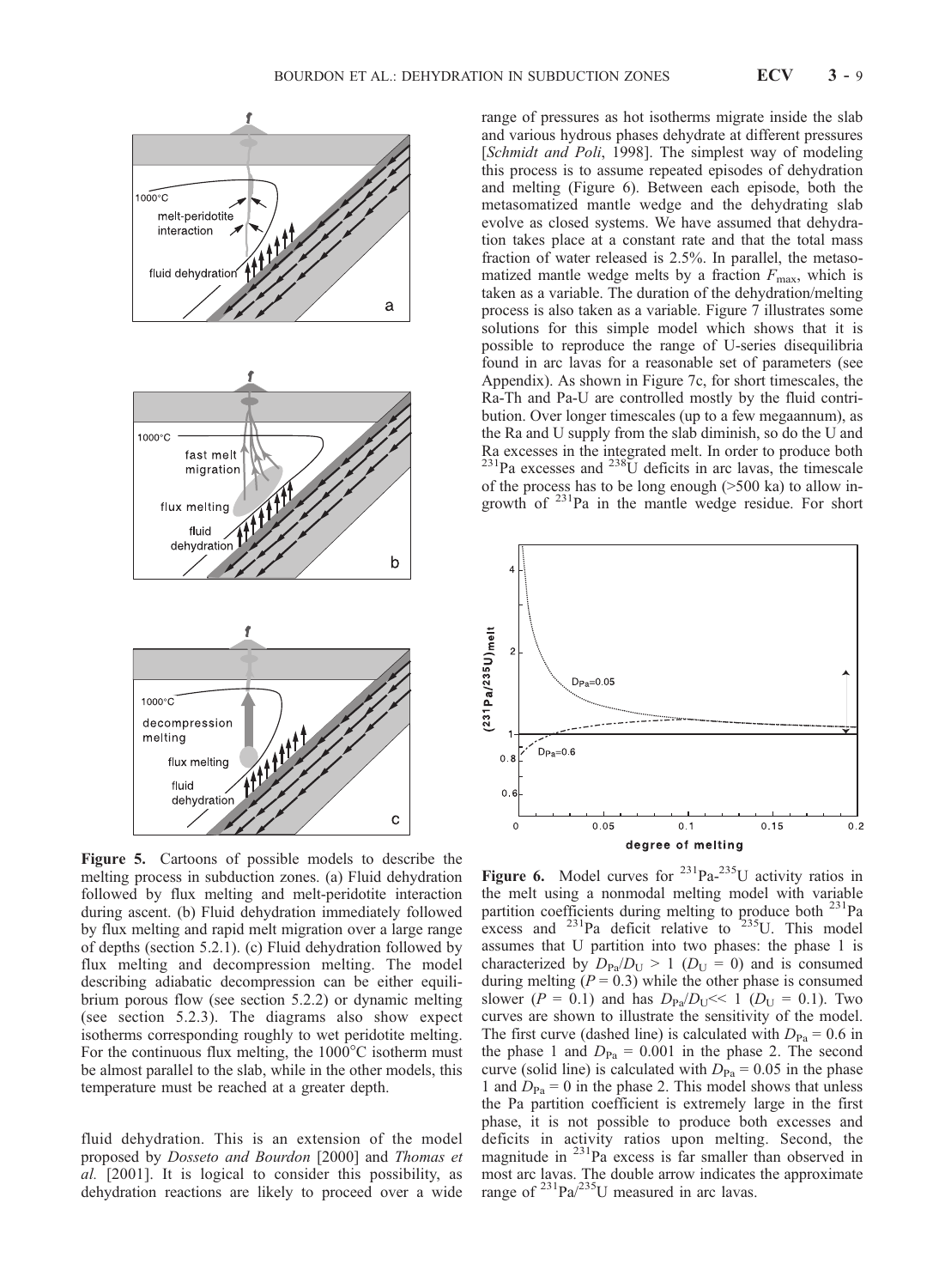timescales, the melt signature is dominated by the fluid input. This model shows that it is possible to produce the observed range of U-series disequilibria with a continuous process rather than two discrete steps as proposed by Turner et al. [2000] (but see below).

[28] In detail, in order to produce  $231$ Pa excess in the integrated melt, it is necessary to have timescales of melting and dehydration ranging up to several millions of years, if Pa is taken as an immobile element (for example, if  $D_{Pa}$ during fluid dehydration is equal to one). On the other hand, if Pa is a fluid-mobile element (but recall the discussion of evidence to the contrary above), then it is possible to



generate  $^{231}$ Pa excess ranging up to 100% in the melt for a timescale of several hundreds of kiloannum.

[29] A timescale of several millions of years would correspond to a length scale of hundreds of kilometers for the width of melt generation for a subduction rate of 10 cm  $a^{-1}$ , which is clearly excessive. Thus the plausibility of this model relies heavily on undetermined partition coefficients for Pa relative to U and is further discussed in section 5.3.

#### 5.2.2. Decompression Melting: Equilibrium or Disequilibrium?

[30] Decompression melting is the standard model for interpreting U-series data in MORB and OIB [Spiegelman and Elliott, 1993; Lundstrom et al., 1995; Bourdon et al., 1996, 1998; Sims et al., 1999]. In the case of subduction zone magmatism, a source of buoyancy (to produce upwelling) as well as decoupling from the downgoing slab motion is necessary in order to facilitate a component of decompression melting. Such increases in buoyancy could result from melting and a local decrease in viscosity due to the presence of fluids in the mantle [Davies and Stevenson, 1992]. This is similar to the diapir model for arcs that has been studied both theoretically and experimentally  $[Br\acute{e}-]$ mont d'Ars et al., 1995; Hall and Kincaid, 2001]. In the case of diapirs, the assumption of steady state that is generally used to construct melting models is not necessarily verified [Spiegelman and Elliott, 1993; Williams and Gill, 1989]. Nevertheless, it can be predicted qualitatively that a steady state assumption will necessarily produce a smaller amount of fractionation than melting from a discrete event.

[31] It is possible to produce the observed  $(^{231}Pa^{235}U)$  in subduction zone lavas with the equilibrium porous flow model [*Bourdon et al.*, 1999] as long as the melting rate is slow enough to allow in-growth of <sup>231</sup>Pa from <sup>235</sup>U as shown in Figure 8. However, if we assume that the mantle wedge source is initially in secular equilibrium in  $^{226}Ra^{-230}Th$ , for

Figure 7. (opposite) Model curves for  $(^{231}Pa/^{235}U)$  and  $({}^{230} \text{Th}/^{238} \text{U})$  using the continuous flux melting (model described in Appendix) plotted as a function of (a) timescale of melting and (b) degree of melting (same symbols as in Figure 7a). This model assumes a continuous dehydration and instantaneous melt production and migration. The fraction of melt remaining in the solid matrix is equal to 1%. Each point represents an aggregated melt composition. The model curves show that it is possible to produce both <sup>231</sup>Pa and <sup>230</sup>Th excesses or deficits relative to their source depending on the timescale of dehydration and melting and the degree of melting (which scales to a melting rate since the timescale is kept constant in Figure 7b. The boxes indicate the range consistent with observations. (c)  $(^{226}Ra^{/230}Th)$  versus  $(^{231}Pa^{/235}U)$  diagram showing model curves using the continuous flux melting models. The parameters used for each curve are as follows: diamonds  $F = 10\%, D^{Pa,f} = 1$ ; circles  $F = 20\%, D^{Pa,f} = 0.2$ ; solid triangles  $F=20\%$ ,  $D^{Pa,f} = 0.05$ . The timescales of dehydration range from 10 to 5000 ka. The other parameters used in the model are given in Appendix. The double arrow indicates the approximate range of  $^{231}Pa^{/235}U$  measured in arc lavas. Symbols used for data are similar to Figure 1.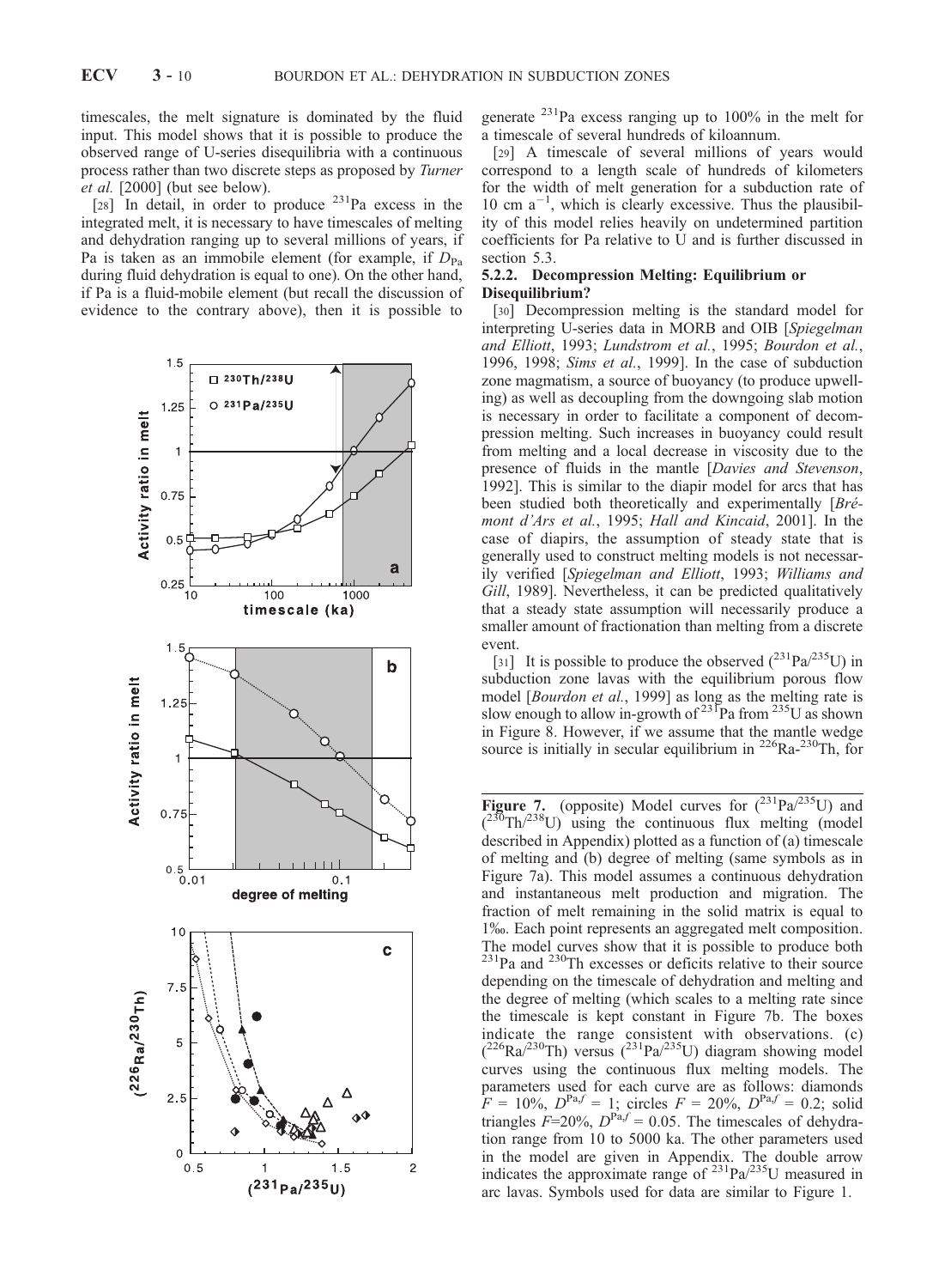

Figure 8. Model curves for the equilibrium porous flow melting model [Spiegelman, 2000] showing  $(^{226}Ra^{230}Th)$ and  $(^{231}Pa^{235}U)$  plotted versus melting rate (or upwelling velocity assuming 1% of melting per kilobar of adiabatic decompression). This model assumes initial  $(^{226}Ra^{230}Th) = 7$ and  $(^{231}Pa^{235}U) = 0.8$ . The matrix porosity is 1‰ and the partition coefficients are  $D_U = 0.003$ ,  $D_{Th} = 0.0014$ ,  $D_{Pa} =$  $10^{-4}$ , and  $D_{\text{Ra}} = 10^{-5}$ . The total degree of melting is 10%. This model shows that the melting rate (and by implication the upwelling velocity) has to be extremely fast (up to 200 cm  $a^{-1}$ ) in order to preserve the large (<sup>226</sup>Ra/<sup>230</sup>Th) produced at the base of the melting column while the corresponding  $(^{231}Pa/^{235}U)$  are low. The double arrow indicates the approximate range of  $^{231}Pa/^{235}U$  measured in arc lavas. See text for further explanation.

reasonable sets of parameters, the residence time of  $^{226}$ Ra in the melting column will still be on the order of magnitude of a few 1000 years, which means that the initial excess in <sup>226</sup>Ra due to fluid dehydration will have largely decayed and any 226Ra excess will then result from fractionation during melting (Figure 8). It is worth pointing out that a shorter residence for Ra in the melting column (<1000 annum) can only be obtained if the porosity is very low or if the matrix upwelling velocity is greater than a meter per year which does not seem reasonable. Additionally, it will be impossible to produce a correlation between  $(^{226}Ra^{230}Th)$  and Ba/Th (as observed in Figure 1c) with the equilibrium transport melting as shown by Turner et al. [2001] since Ba/Th ratio cannot be significantly fractionated during melting, as shown in Figure 1c. For example, in the case of melting of a typical peridotite, Ba/Th ratios would not fractionate by more than a few percent while the observed Ba/Th fractionation in some arc lavas reaches a factor of 25. On the other hand, it is possible to preserve significant <sup>226</sup>Ra excess if we assume that the mantle wedge

source has been metasomatized with a Ra-bearing fluid. As shown in Figure 8, for melting rates less than  $10^{-2}$  kg m<sup>-3</sup>  $a^{-1}$ , both ( $\frac{231}Pa^{235}U$ ) and ( $\frac{226}Ra^{230}Th$ ) are within the right range observed for the Tonga magmas. However, these melting rates are significantly faster than what has been inferred based on crustal growth rates and petrological models (see below).

[32] Another difficulty in using the equilibrium transport model is that it assumes that melt is always equilibrated with the matrix, which becomes problematic when the melt velocity is large. The question of melt equilibration during ascent can be assessed using a simplified 1-D model used for describing mantle metasomatism by Bodinier et al. [1990] and *Hauri* [1997]. The equation describing a process of reactive mass transfer which should be the fastest process allowing reequilibration is:

$$
\frac{\partial C_{i,m}}{\partial t'} + \frac{\partial C_{i,m}}{\partial x'} = D_a (C_{i,s} - K_i C_{i,m}), \qquad (1)
$$

where  $D_a$  is the Damköhler number and  $K_i$  is the partition coefficient for element i, and  $C_{i,m}$  and  $C_{i,s}$  are the concentrations of element  $i$  in the melt and the solid matrix, respectively. The Damköhler number is defined as:

$$
D_a = \frac{3RL\rho_s(1-\phi)}{w_0a\rho_m\phi},\qquad(2)
$$

where  $\rho_s$  and  $\rho_m$  are the density of the solid matrix and the melt, respectively (other parameters are defined in caption of Figure 9). By taking the solution at a unit distance  $\delta$ , one obtains:

$$
\frac{C_{i,m} - C_{i,s}/K}{C_{i,m}^0 - C_{i,s}^0/K} = e^{-D_a K_i}.
$$
\n(3)

With this approach, a simple calculation of the Damköhler number (which is simply the ratio of exchange time to melt migration time) can be used to assess the degree of equilibration of the melt with the matrix, regardless of the process of interaction. Unlike the Peclet number used in the calculation of Spiegelman and Kenyon [1992], which does not consider the extent to which reequilibration occurs, the calculation used here takes into account the partition coefficients of the elements considered. Thus the relative abundance of U, Th, and Ra in the melt and the peridotite which controls the extent of reequilibration are taken into account. In contrast to an element like Os, which is very enriched in mantle peridotite relative to the melt, U and Th are enriched in the silicate melt. Thus if the diffusion rates were identical for Os and Th (similar Peclet number), the time necessary for reaching equilibration for Os would be much smaller than for Th (see Figure 9). The parameter that actually controls the degree of reequilibration is  $D_a K_i$  which appears in the exponent of equation (3). It can be shown simply that this product is equal to the ratio of the flux of element i being transferred through the mantle by melt advection to the flux of the element  $i$  from the solid matrix. Equilibration will be effective if these fluxes have the same order of magnitude. Thus it follows that if  $D_a K_i \gg 1$ , then the left-hand side of equation (1) is close to 0, which means that there is reequilibration. For  $0 \leq D_a K_I \ll 1$ , there is no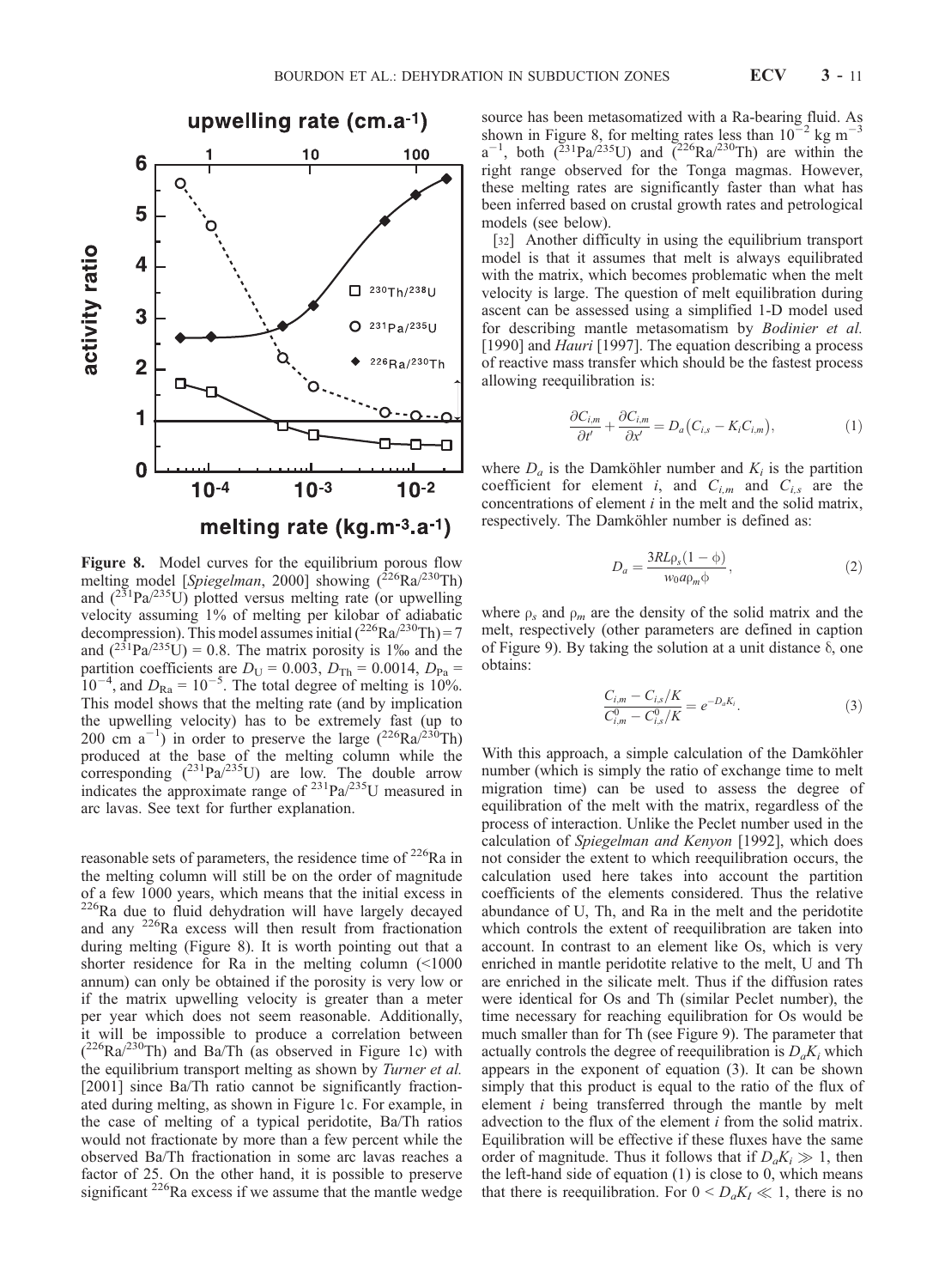

Figure 9. Degree of equilibration versus Damköhler number for a range of solid/melt partition coefficients indicated next to the curves. The Damköhler number is the ratio of the timescale for melt migration relative to the timescale for melt equilibration. Expected Damköhler numbers are marked by a gray box for the case of reactive dissolution. Considering a reactive dissolution rate of  $10^{-10}$  $m s^{-1}$ , both the Os and Ra/Th isotopic systems are expected to be out of equilibrium with a melt velocity of  $1000 \text{ m a}^{-1}$ (the gray box indicates the corresponding Damköhler number for reactive dissolution). This suggests that radiogenic Os compositions and large  $(^{226}Ra^{/230}Th)$  can indeed be derived from a slab signature at the base of a melting column. The parameters used in this calculation are as follows: distance between two channels,  $d = 1$  cm, matrix porosity, 1‰, melt migration distance,  $L = 50$  km. Similar results are obtained with purely diffusive equilibration.

reequilibration since  $C_{i,m} = C_{i,m}^0$  If we assume that the melt velocity  $w_0$  is 1 km  $a^{-1}$  [*Turner et al.*, 2001], then for channels spaced 1 cm apart, both Os and U (Th) will have  $D_a K_i$  which is much smaller than 1 and so there will be no reequilibration (Figure 9). Thus the radiogenic Os signatures, if they can be shown not to be controlled by crustal processes [Alves et al., 1999, 2002; Borg et al., 2000; Woodland et al., 2002], and large Ra-Th disequilibrium [*Turner et al.*, 2001] observed in subduction zone lavas are consistent with a melt transfer rate that is sufficiently fast to prevent reequilibration with the matrix [Woodland et al., 2002; Turner et al., 2001]. The absence of reequilibration required by the fast melt velocity is inconsistent with the basic hypothesis of equilibrium porous flow models which assume melt/matrix reequilibration, throughout the melting column. It is worth noting here that models based on volatile contents and major element data generally suggest high equilibration temperatures for arc lavas  $(\approx 1200^{\circ}C)$  [Sisson and Bronto, 1998; Grove et al., 2002]. These temperatures are much higher than the wet solidus temperature and would suggest that the melts have in fact reequilibrated (at least partially) in the hot core of the mantle wedge on their way to the surface. A possible explanation for the discrepancy between major element evidence and U-series observation is that the solid/melt reequilibration timescales for U-series may be orders of magnitude longer due to more sluggish diffusion of large ions [Van Orman et al., 1998].

[33] Consequently, this analysis suggests that the only model that will satisfy both the Ra and Pa-U disequilibrium data is a model where melt is extracted into a channel and travels rapidly to the surface as we discuss below.

#### 5.2.3. Melt-Peridotite Interaction During Ascent

[34] In this model, we make the assumption that melt is produced above the slab-wedge interface and interacts in the convective mantle wedge with peridotite by crystallizing olivine and partially melting the cooler peridotite. A similar process has been proposed by Kelemen et al. [1990] to explain the typical high-field strength element (such as Nb and Ta) depletion in subduction zone lavas and has been investigated by Bourdon et al. [1999] for producing U-Pa disequilibrium. In this model, the crystallization of olivine and partial melting of the surrounding matrix does not require full equilibration between incoming melt and matrix. This type of model can potentially be consistent with the Ra-Th disequilibrium data since the melt transport rate can still be extremely fast. The only issue is that, since the mantle wedge is generally very depleted, the degree of meltperidotite interaction must be extremely large to produce significant fractionation in  $^{231}$ Pa- $^{235}$ U. Similar difficulties were encountered by Kelemen et al. [1990] in modeling high-field strength element depletion in arcs by melt-peridotite interaction since the size of the source region with which the magmas need to interact is very large. Alternatively, the mantle wedge material needs to be quite enriched  $(U_w = 50 \text{ pb}, \text{ i.e., } 2.5 \text{ times primitive mantle concentra-}$ tions) to have a significant leverage during melt-peridotite interaction in order to generate  $231$ Pa excesses that are comparable to the observations as shown in Figure 10. Note that since the degree of interaction could be independent of the initial  $(^{226}Ra^{230}Th)$  activity ratio, there need not be a negative correlation between  $(226Ra)^{230}$ Th) and  $(^{231}Pa^{/235}U)$  ratios.

[35] To conclude, the results of the modeling show that the mantle wedge needs to be too enriched to reproduce the  $^{231}$ Pa- $^{235}$ U and  $^{226}$ Ra- $^{230}$ Th data. Thus we consider it unsatisfactory to explain U-series systematics in arcs.

#### 5.2.4. Fluid Addition Followed by Dynamic Melting

[36] As shown in the previous section, in order to preserve the large <sup>226</sup>Ra excess that is thought to be derived from fluid addition, the melt has to migrate very fast. In the equilibrium porous flow models [Spiegelman and Elliott, 1993], such a high melt velocity is inconsistent with the requirement that melts equilibrate all the way to the surface. To obviate this problem, we have considered a dynamic melting model where melt is produced within a porous matrix and then rapidly extracted to the surface via channels with little or no reequilibration.

[37] The velocity through a melt channel can be approximated by a 1-D equation as described by *Turcotte and* Phipps Morgan [1992]. For a 10-cm-wide dike filled with a basaltic magma with a viscosity of 100 Pa s, the melt velocity in a channel can reach  $10^{-2}$  m s<sup>-1</sup>. The question is of course whether such channels exist in the sublithospheric mantle. The creation of channels is only possible if the fluid/melt pressure exceeds the tensile strength of the matrix [Stevenson, 1989]. Given the compaction length of the mantle, the minimum height for a pore-filled melt column necessary to produce a crack is 10 km or a few kilometers depending on the fluid density. Thus this sug-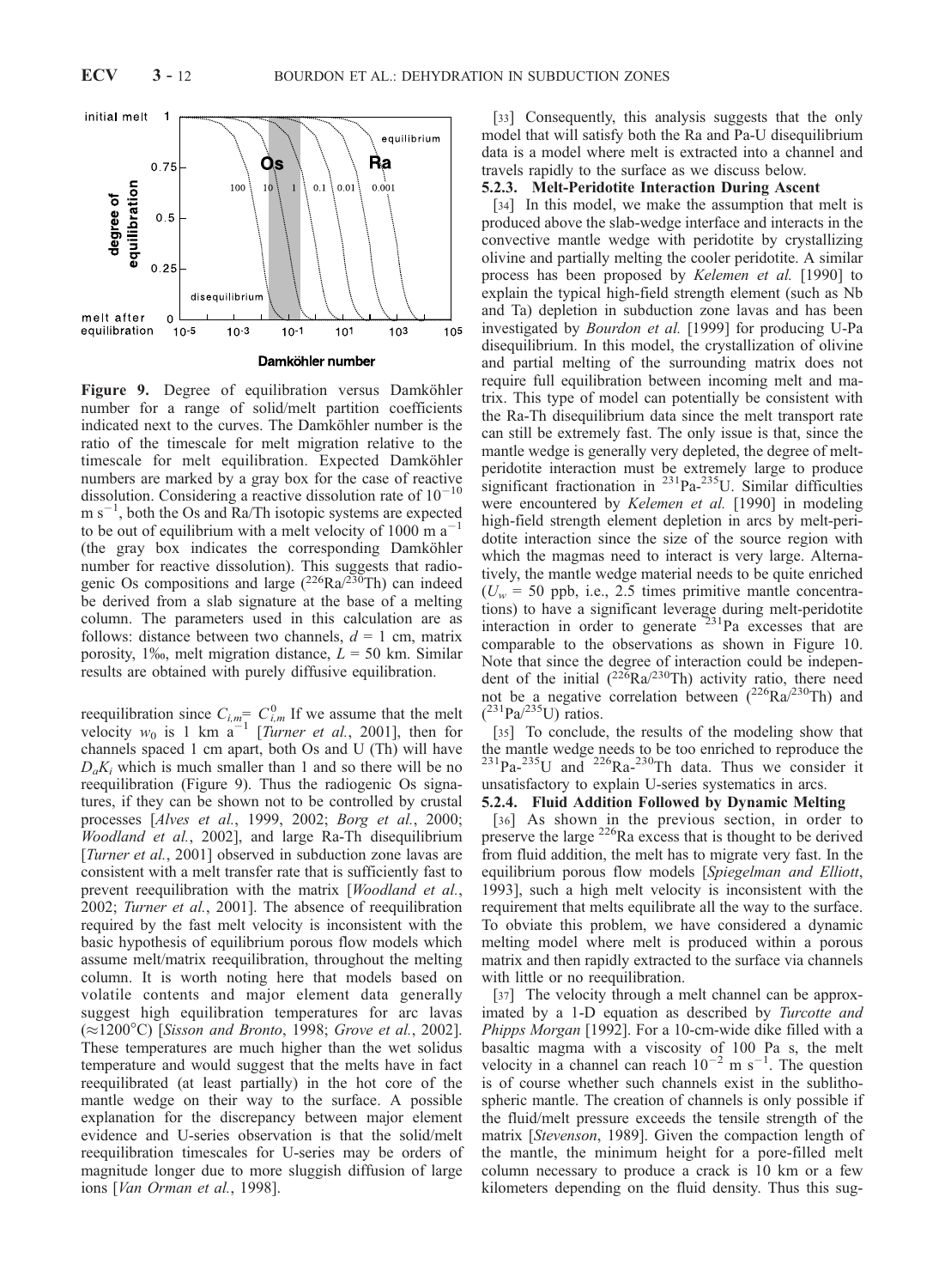

Figure 10. Model curves for  $(^{226}Ra)^{230}Th$  versus  $(^{231}Pa/^{235}U)$  during interaction between melt and depleted peridotite using the model by Bourdon et al. [1998]. The curves are calculated for variable degrees of melting of the peridotite during interaction ( $f = 0.01$  or  $f = 0.001$ ) and variable U concentrations in the mantle wedge. Diamonds:  $U_w = 50$  ppb,  $f = 0.001$ ; triangles:  $U_w = 5$  ppb,  $f = 0.001$ ; squares:  $U_w = 5$  ppb,  $f=0.01$ ; crosses:  $U_w = 50$  ppb,  $f=$ 0.0025. In all cases, it is difficult to maintain a large  $(^{226}Ra^{230}Th)$  while producing a large enough  $(^{231}Pa^{235}U)$ activity ratio. The other parameters used in this modeling are as follows: ratio of peridotite melt over crystallized melt,  $r = 0.3$ , U<sub>melt</sub> = 0.2, partition coefficients during peridotite melting  $D_U = 10^{-3}$ ,  $D_{Pa} = 10^{-4}$ ,  $D_{Ra} = 10^{-5}$ . Symbols for data shown here as similar to Figure 1.

gests that the fluid or melt must accumulate in the mantle wedge before hydrofracturing becomes possible. For the fluid flux estimated based on P-T-t models for slab dehydration (0.1–1 kg m<sup>-2</sup> a<sup>-1</sup>) [*Peacock*, 1990], the timescale necessary to reach water saturation of a 10-km column ranges between 30 and 300 ka. We are intrigued that this timescale could represent the ages recorded by the U-Th and U-Pa disequilibrium data (see section 4).

[38] There must also be an additional component of melting in order to generate  $(^{231}Pa/^{235}U)$  ratios greater than one. In this section, we consider that the additional melt is produced by dynamic melting using the formalism of Williams and Gill [1989]. As suggested by McKenzie [2000] and *Eggins* [2000], it is possible that melting and melt extraction is not a continuous process. Thus we have also explored the effect of having discrete melting events in the context of dynamic melting (see equations in Appendix). The results of calculations using this model are shown in Figures 11 and 12.

[39] The results of the dynamic melting model show that it is possible to reproduce the observed excesses of  $^{231}$ Pa and  $226$ Ra provided that melt extraction is fast enough to prevent the initial <sup>226</sup>Ra excess from decaying in the matrix and the melting rate has to be slow enough to produce <sup>231</sup>Pa at the

base of the melting column. The periodic melting model is essentially similar to a dynamic melting model except that melting occurs as a series of discrete events. It is possible to produce large enough  $^{231}$ Pa excesses if the melting rate is of the order of  $10^{-3}$ - $10^{-4}$  kg m<sup>-3</sup> a<sup>-1</sup> for a porosity of 1\%. This model (like the others) predicts an anticorrelation between  $(^{231}Pa^{235}U)$  and  $(^{226}Ra^{230}Th)$  which is not inconsistent with the available data (Figure 12a).

[40] We have also explored the effect of dynamic melting on  $^{230}$ Th-<sup>238</sup>U and  $^{231}$ Pa-<sup>235</sup>U with some distinct initial conditions and the results are reported in Figure 12b. In this modeling, we have assumed the following initial conditions: (1) there is no time lag between fluid dehydration and melting and (2) there is no Th and Pa in the fluids. In the U-Th isochron diagram, the mantle sources must form a horizontal array and  $(^{231}Pa^{235}U)$  is equal to  $(^{230}Th^{238}U)$ . As shown in Figure 12b, an important conclusion from this modeling is that it is possible to produce inclined arrays in the U-Th diagram with dynamic melting [Elliott et al., 2001; George et al., 2003]. This stems from the fact that



Figure 11. Activity ratios versus melting rate for various dynamic melting models. Solid curves are for a dynamic melting model [Williams and Gill, 1989] using a matrix porosity of 0.001. Solid squares  $(^{231}Pa/^{235}U)$ , solid circles  $\int_0^{226}$ Ra/<sup>230</sup>Th). The open symbols are calculated with the same model with a porosity of 0.005. The crosses represent the  $(^{231}Pa/^{235}U)$  activity ratios in the melt with a periodic melting model as described in the text. The initial activity ratio in the source is calculated assuming 2% of fluid with an excess <sup>226</sup>Ra added to the mantle wedge. If the melting rate is large there is not enough time to built in  $^{231}$ Pa. On the other hand, if the melting rate is too small, the initial <sup>226</sup>Ra excess in the source decays rapidly and the maximum excess <sup>226</sup>Ra is three. These calculations show that there must be a trade-off in the melting rate and that it must be on the order of  $10^{-3}$ - $10^{-4}$  kg m<sup>-3</sup> a<sup>-1</sup> for the partition coefficient used here  $(D_{Pa} = 0.0001, D_{U} = 0.003, D_{Th} =$  $0.002, D_{\text{Ra}} = 10^{-5}$ ) to explain the range of  $(^{231} \text{Pa}/^{235} \text{U})$  and  $(^{226}Ra/^{230}Th)$  found in arc lavas (see range shown by double arrow).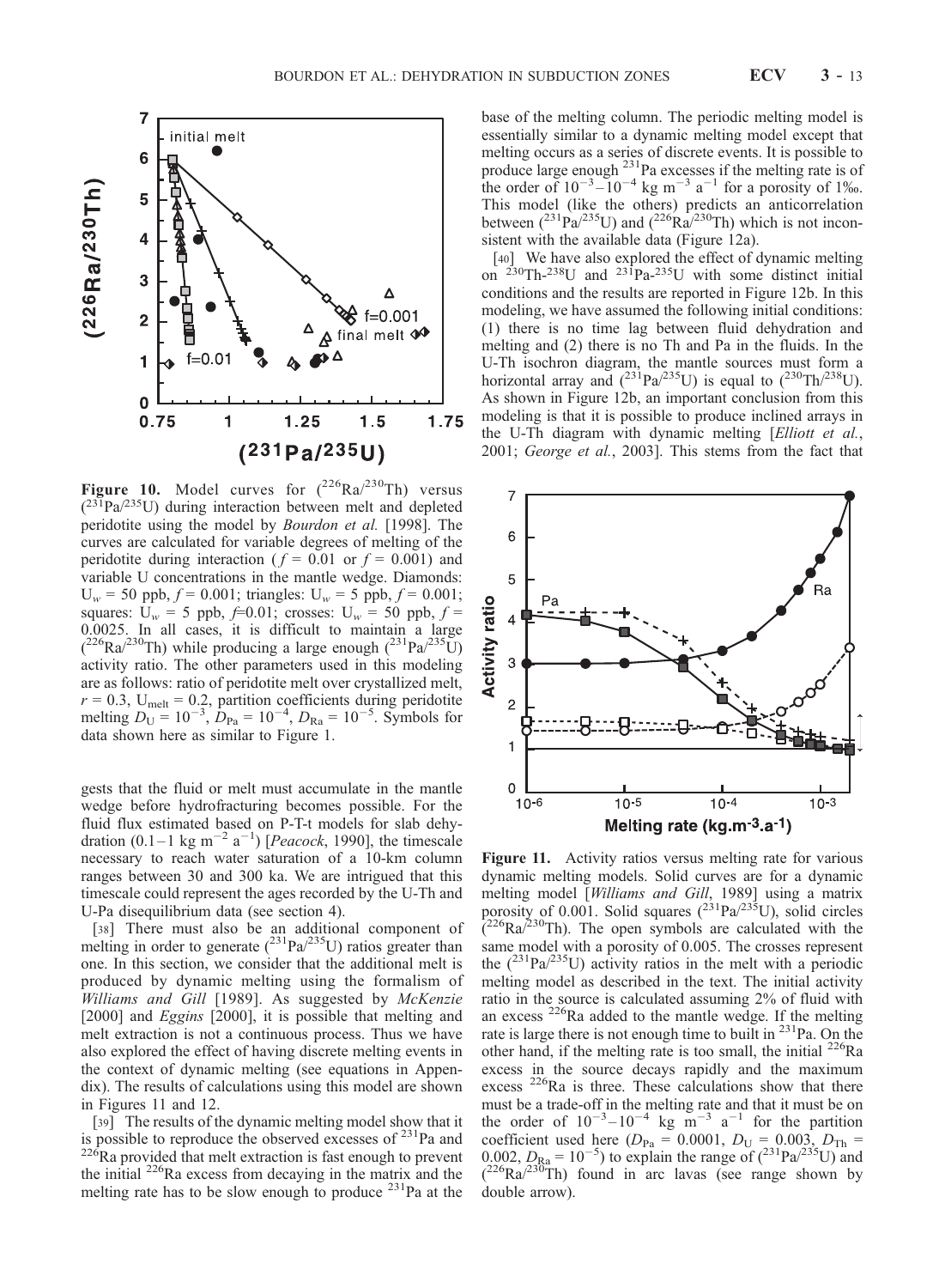

Figure 12. (a)  $(^{226}Ra)^{230}Th$  versus  $(^{231}Pa)^{235}U$  calculated for various melting rates with a dynamic melting model. The model curves are estimated based on initial  $(^{226}Ra^{230}Th) = 7$  prior to melting. Matrix porosity in permil is indicated next to the curves. The curves with upward triangles and open circles are calculated with an initial  $(^{231}Pa^{235}U) = 0.8$ , simulating a previous addition of fluid to the mantle wedge. The curves with squares and inverted triangles assume an initial  $(^{231}Pa^{235}U) = 1$  in the mantle wedge source. Solid circles, Tonga-Kermadec data; open squares, Kamchatka data. (b)  $230$ Th- $238$ U disequilibrium calculated for various melting rates and initial conditions with a dynamic melting model plotted in a <sup>238</sup>U-<sup>230</sup>Th isochron diagram [Elliott, 2001; George et al., 2003]. The porosities are  $10^{-3}$ . Model curves are labeled with melting rate in kg  $m^{-3}$  a<sup>-1</sup>. The model curve with solid upward triangles correspond to a depleted mantle wedge source with 2% cpx ( $D_U = \frac{1}{2} \times 10^{-4}$  and  $D_{Th} = 2.6 \times 10^{-4}$ ). The larger in-growth in  $(^{230}Th/^{232}Th)$  are obtained for slower melting rates. The model curves are compared with U-Th data from the Kamchatka and the Tonga-Kermadec arcs [Bourdon et al., 1999; Turner et al., 2000; Dosseto et al., 2003]. Symbols used for plotting the arc data are same as given in Figure 1. The other parameters are the same as those used in Figure 11.

for samples that start off with large  $^{238}$ U excesses, the decay equation predicts a faster increase in  $(^{230}Th/^{232}Th)$ than for samples close to the equiline for the same input parameters. This results in inclined arrays in the  $^{238}$ U- $^{230}$ Th isochron diagram (Figure 12b). The ability to reproduce the arrays for the Kamchatka or Tonga-Kermadec data set depends on the partition coefficients that are used during melting. If the mantle has  $10-12\%$  cpx (or garnet), then this model can produce both data sets. On the other hand, if the mantle wedge is depleted as is generally thought (low cpx and/or garnet mode) then it is harder to match all the U-series disequilibria, in particular, the Kamchatka data set (Figure 12b).

[41] Our model is aimed at providing an explanation for the U-series observations. It underlines the need for a theoretical framework for melt migration that is consistent with the extremely fast melt velocities derived from Ra-Th data. In contrast, with the equilibrium porous flow model, the melting rate does not need to be extremely fast to preserve the initial  $^{226}$ Ra- $^{230}$ Th derived from fluid addition because Ra is more efficiently stripped from the matrix in dynamic melting models. Thus it is possible to produce significant  $(^{231}Pa^{235}U)$  ratios. The dynamic model in itself is able to reproduce the data with or without a time lag between melting and dehydration. The distinction between the two models depends on the partition coefficients for U and Th during melting and hence the degree of previous depletion. It must also be noted that, provided melting is not instantaneous, dynamic melting could be associated with a decompression melting component or further heating of the wedge during downwelling.

#### 5.3. Comparison of Continuous Flux Melting and Dynamic Melting Models

[42] The two models that seem the most realistic for explaining U-series data in arcs are the continuous flux melting and the dynamic melting following fluid addition model. It is difficult to fully decide which model best explains the U-series data. Because the modeling is very dependent on the mineral/fluid partition coefficients that are used for U, Th, and Pa, choosing between the models might ultimately depend on better determination of fluid-mineral partitioning experiments. At this stage, it is still possible to speculate which model might prevail. If Th and Pa are sufficiently fluid-mobile, and if melt is extracted and migrates at low melt fractions, then the continuous flux melting model is feasible and the timescale between slab dehydration and melt extraction could be short over the whole length of the descending slab.

[43] We now discuss some implications of this model that will need to be explored. As shown in section 5.2.1, an estimate of length scale over which melting takes place in the context of this model depends on the amount of  $^{231}$ Pa that can be in-grown or possibly added from the slab fluid. If the length scale amounts to 100 or 200 km, then the melts need to be focused to the arc front and this focusing will require a significant component of horizontal melt migration. As the main driving force for melt migration is its buoyancy, it is not obvious how such a fast lateral melt migration could be possible. This would, for example, require that the trajectory of melts follows the orientation of cracks toward the arc. There is currently only one model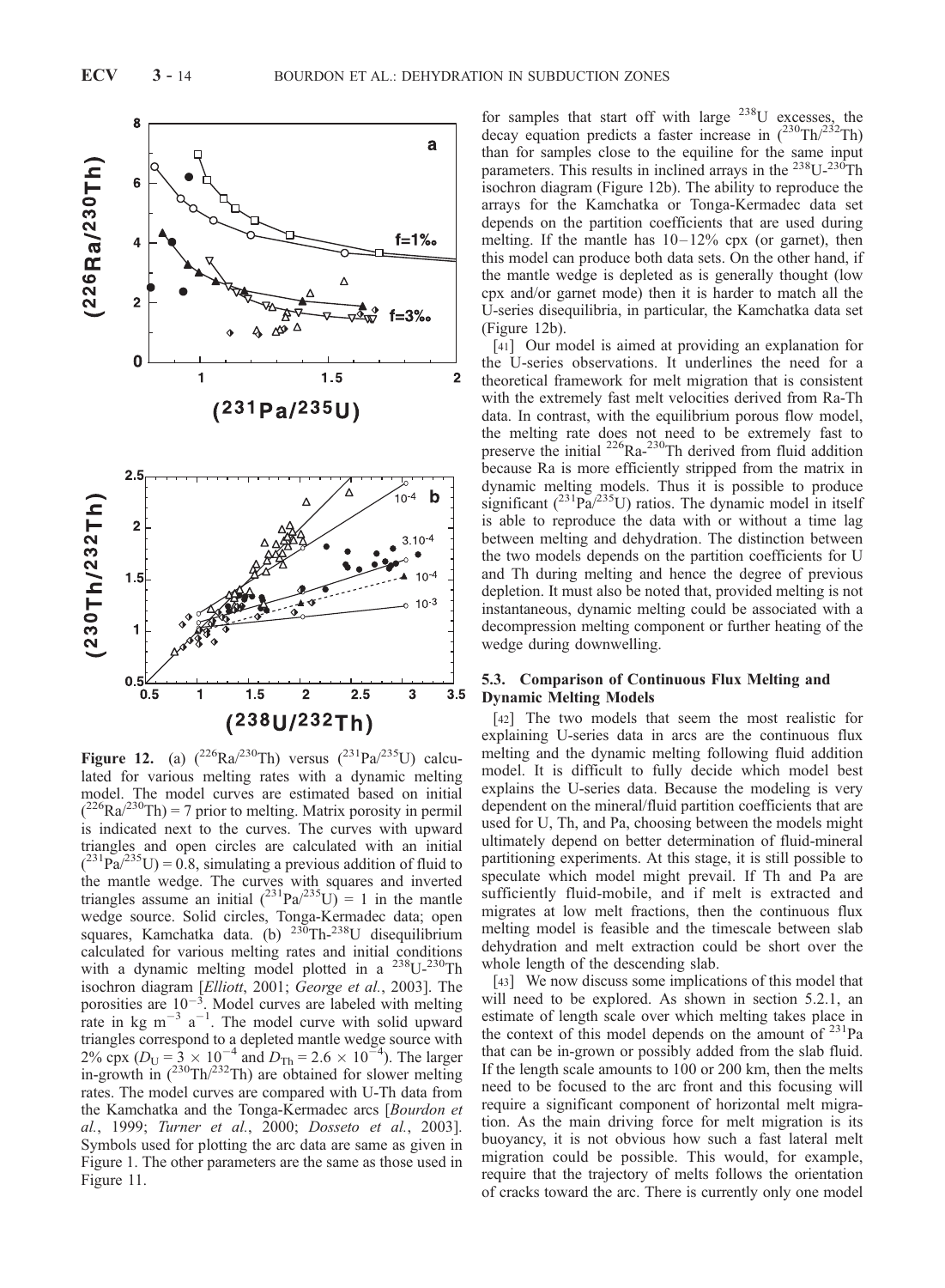[Spiegelman and McKenzie, 1987] that produces melt focusing beneath the arc but this is based on the assumption of porous matrix flow which is not appropriate for arcs.

[44] This model would also imply that the solidus is reached over a wide range of depths right above the slab where fluids would presumably metasomatize the peridotitic mantle. Thus the solidus for hydrous peridotite would have to be reached in the forearc region well before the volcanic front (Figure 6). These implications will then have to be reconciled with the work of England [2001] who suggested that the depth to the Benioff zone is essentially controlled by the temperature of the mantle wedge and not by the pressure as had been argued before. If melting occurred in the forearc region as the continuous flux model would suggest, there should be a much wider zone of active magmatism than observed.

[45] If, on the other hand, there is little mobility of Pa or Th in fluids, the continuous flux-melting model cannot explain the data with reasonable timescale and length scale for the melting process. In this case, dynamic melting following fluid addition is probably more consistent with the observations. In this context and if the mantle wedge is sufficiently enriched to produce U-Th fractionation during melting, the U-series data suggest that there is a time lag between the inception of U addition by dehydration prior to melting. There would be several possible explanations for this time lag: either (1) a critical melt fraction must be reached before melt is extracted, (2) melting is not triggered until there is sufficient fluid to lower the solidus, or (3) hydrated mantle has to reach the required isotherm before melting ensues [*England*, 2001], or (4) fluids can only migrate and reach hotter mantle material at high pressure [Mibe et al., 1999]. Melting might then be enhanced by adiabatic upwelling or further heating of the wedge as it is down-dragged to produce  $^{231}$ Pa excess relative to  $^{235}$ U.

[46] Thermal models taking into account temperaturedependent viscosity, and decoupling between the slab and the wedge due to fluid dehydration suggest that hotter temperature above the slab are reached only below the zone of decoupling [Furukawa, 1993]. A consequence of this is that wet peridotite solidus is reached only deeper than the zone where dehydration (i.e., slab/wedge decoupling) takes place. Thus these thermal models are more consistent with a model where fluid dehydration precedes melting with a significant time lag as suggested in the dehydration/dynamic melting model proposed in section 5.2.4. More modeling will be necessary to assess the robustness of the Furukawa model, when complex rheologies are involved.

#### 5.4. Size of the Melting Region: Material Fluxes and Melting Rate Beneath Arcs

[47] A parameter that arises in the melting models (as in any melting model for U-series) is the melting rate which is the amount of melt (kg) produced per cubic meter per year. This parameter largely controls the extent to which  $^{231}$ Pa can in-grow in the matrix over the timescale of melt production both in the case of dynamic and equilibrium porous flow melting models. In the case of mid-ocean ridges, the upwelling velocity of the matrix can be scaled to the spreading rate of ridges [Iwamori, 1994], but in subduction zones the rate of magma production is more difficult to evaluate. Additionally, the focusing effects

Figure 13.  $(^{231}Pa/^{235}U)$  versus crustal thickness for intraoceanic arcs. The positive correlation could be explained by variation in the degree of melting following the model of Plank and Langmuir [1988]. An alternative would be that  $^{231}$ Pa $/^{235}$ U activity reflects the melting rate which would be greater when crustal thickness is smaller (corresponding to a thicker overriding plate).  $^{231}Pa^{235}U$  data are from Pickett and Murrell [1997], Bourdon et al. [1999], and Dosseto et al. [2003]. Crustal thickness data are from Gill [1981]. T, Tonga; M, Marianas; K, Kermadec; Ka, Kamchatka; LA, Lesser Antilles; J, Java; and P, Philippines. Only the Tonga, Kermadec, and Kamchatka include more than two samples.

[Spiegelman and McKenzie, 1987] that are confined by the lithospheric cap in the case of mid-ocean ridges are less well constrained in subduction zones. Several approaches have been used in the literature. The melting rate derived from the model of Davies and Bickle [1991] ranges between  $3 \times 10^{-4}$  and  $6 \times 10^{-5}$  kg m<sup>-3</sup> a<sup>-1</sup> using a melting region with a width of 20 km and a height of 50 km. Reymer and Schubert [1984] also provide estimates for the melt production integrated over the lifetime of the arc and their numbers compare well with the estimate of Davies and Bickle [1991].

[48] As shown by hydrous melting experiments and reemphasized by Hirschmann et al. [1999], melt production is likely to depend on the temperature of the mantle wedge. It is predicted that the degree of melting for a given excess temperature above the wet solidus will be a function of the temperature. This means that a hotter mantle wedge should have a higher melting rate. Thermal modeling of the mantle wedge has shown that the mantle should be hotter for a younger overriding plate while an older overriding plate would have the opposite effect [Kincaid and Selwyn Sacks, 1997]. This would be consistent with the positive correlation observed between  $(^{231}Pa^{235}U)$  and the thickness of arc crust for intraoceanic arcs (Figure 13). In this context,  $(^{231}Pa/^{235}U)$  would be a proxy for the melting rate and the arc crustal thickness would be an indicator of the mantle wedge temperature. Since there is no direct scaling between crustal thickness and mantle wedge temperature, it is not possible to model the correlation shown in Figure 13.

LA (  $\overline{c}$  $231 Pa/235 U$  $1.5$ K  $\mathbf{1}$  $0.5$ 15 20 25 30 35 40  $10$ **Crustal Thickness (km)** 

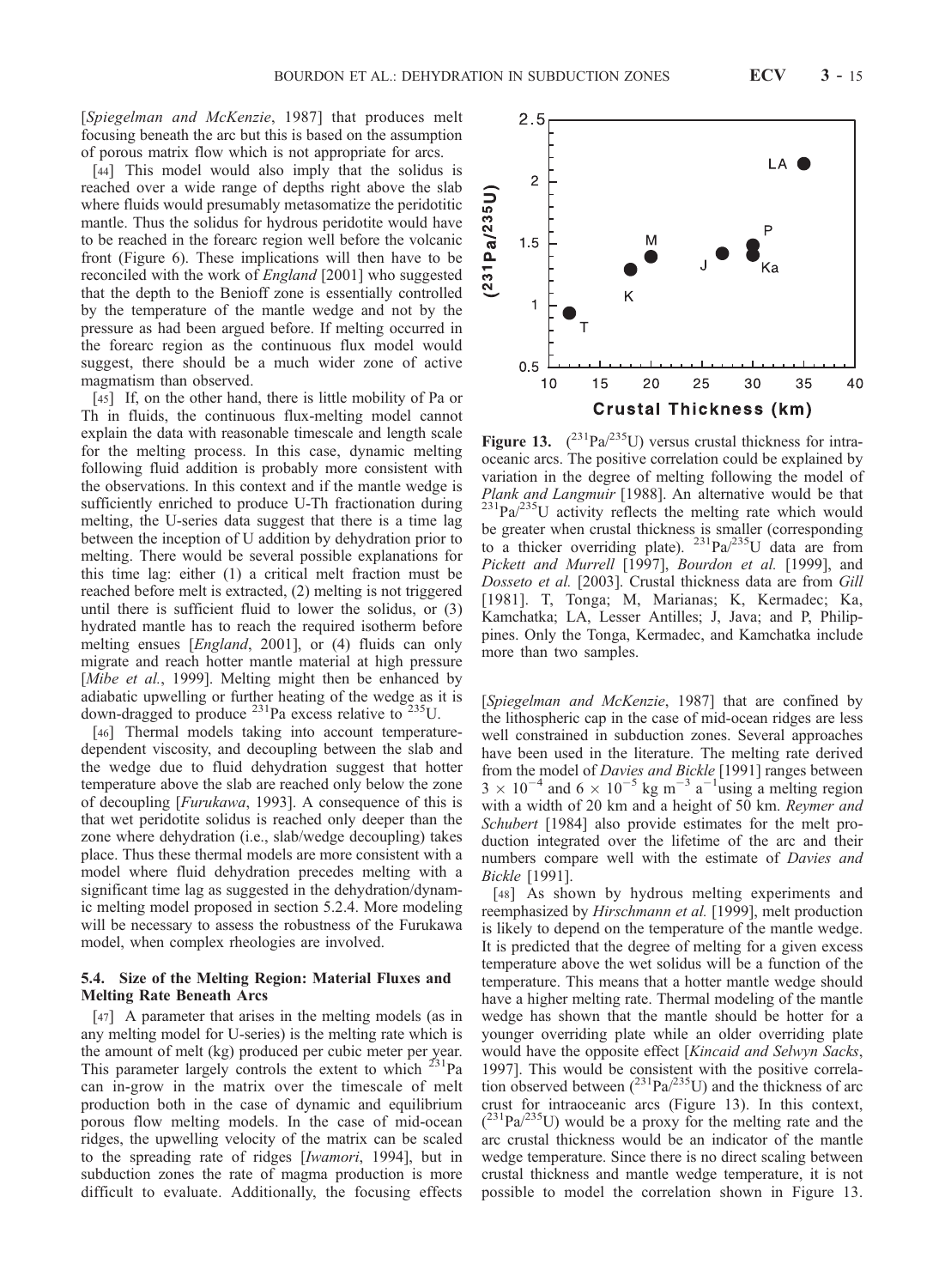However, it has been shown by Kincaid and Selwyn Sacks [1997] that the thickness of the overriding plate has a strong influence on the thermal structure of the mantle wedge. In the case of thick overriding plate the wedge temperature is cooler and the melting rate would be slower. In contrast, a thin overriding plate would result in a hotter wedge and faster melting rates. Modeling of peridotite melting with the program MELTS also predicts greater melt productivity at higher temperatures [Hirschmann et al., 1999].

[49] The range in  $(^{231}Pa/^{235}U)$  in the integrated melt can, nevertheless, be explained by melting rates in the range of  $2 \times 10^{-4}$  to  $10^{-3}$  kg m<sup>-3</sup> a<sup>-1</sup> using the dynamic melting model developed in section 5.2.3 (Figure 11). This range overlaps with the range found by Davies and Bickle [1991] and indicates that the timescale of melt production ( $T = \rho_s F/\Gamma$ , where  $\Gamma$  is the melting rate) has to be greater than several half-lives of  $^{231}$ Pa (32 ka).

[50] Alternatively, the positive correlation between  $(^{231}Pa^{235}U)$  and the thickness of arc crust for intraoceanic arcs could reflect variation in the total degree of melting, similar to the correlation found between  $Ca<sub>6.0</sub>$  and Na<sub>6.0</sub> and thickness of arc crust found by Plank and Langmuir [1988]. A thicker crust would result imply a shorter melting column with lower degrees of melting which in turn would result in a larger  $^{231}$ Pa- $^{235}$ U fractionation. The two explanations are not necessarily independent of course; they both suggest that the temperature and size of the melting region control  $^{231}$ Pa- $^{235}$ U fractionation.

#### 6. Geodynamical Implications of U-Series **Constraints**

[51] In this final section, we examine the geodynamical implications that can be derived from the U-series systematics in subduction zones. The process of dehydration that ultimately triggers melting beneath subduction zones must occur approximately beneath the arc such that the mechanism for fluid transfer is rapid and probably vertical. This precludes the process of dehydration advocated by Davies and Stevenson [1992] where the net transfer of fluid by a series of dehydration reactions followed by entrainment in the convective wedge was horizontal [Turner and Hawkesworth, 1997]. In order to have fast transfer of fluids, the fluid phase must exist as a free phase which in turn implies a relatively hot wedge. We argue that the depth of melting is intermediate and melting does not take place right above the slab but in the hotter interior of the mantle wedge because temperatures near the slab-wedge interface are probably too cold for melting. This is indicated in particular by the absence of a strong garnet signature (indicative of deep melting) in arc lavas. This inference is consistent with thermal modeling [e.g., Davies and Stevenson, 1992; Peacock, 1990]and inferences from petrology [Hirschmann et al., 1999]. If Th and Pa are fluid-immobile, a time lag of several tens of kiloannum can be inferred between the first slab dehydration detected in the U-series data and eruption of the magmas. Two hypothesis can be proposed: (1) this time corresponds to the time required for the hydrated peridotite to move to an isotherm corresponding to its solidus temperature by convective down-drag in the mantle wedge, or (2) this time corresponds to the time required to cause hydrofracturing of the mantle wedge. In both cases,

the rate-limiting process is the supply of fluids to the wedge by dehydration reactions. This timescale would appear to be strikingly similar along a given subduction zone (e.g., Marianas) which suggests that it must be related to geometry, or the thermal structure of the subduction zone itself. This model is consistent with the thermal structure derived from models assuming temperature-dependent viscosity and slab-wedge decoupling [Furukawa, 1993] where the wet solidus is reached roughly vertically beneath the arc.

[52] The U-series data do not demand diapiric upwelling of the peridotite matrix beneath the subduction zone but is not inconsistent with it. The melting rate derived from U-Pa data is consistent with rates of crustal productions derived from global mass balance [Reymer and Schubert, 1984] and petrological models [Davies and Bickle, 1991]. The range in  $(2^{31}Pa/2^{35}U)$  observed for subduction zones worldwide (Figure 13) may then reflect variations in melting rates with the largest melting rates occurring where mantle wedge temperature is highest.

[53] Melt migration is extremely fast which requires a mechanism for forming high permeability channels [Aharanov et al., 1995], which could of course be transient features, within the asthenospheric mantle. This contrasts with mid-ocean ridges where it has been argued that the rate of magma production may be too small to cause hydrofracturing [Lundstrom, 2001].

#### Appendix A

#### A1. Description of Flux-Melting Model

[54] This model is based on mass balance equations for both the mantle wedge and the slab. We assume secular equilibrium in the U-series decay chain initially. Between two time steps, a fraction of fluid  $df$  is added to the mantle wedge. The time step between two melt extractions is  $\Delta t$ . The partition coefficients controlling the fluid-mineral fractionation are taken from Keppler [1996] and the mineral modes in the dehydrating slab are clinopyroxene, 45; garnet, 45; and olivine, 10.

[55] The initial U concentration in the mantle wedge  $(U_w)$ is set to an arbitrary value of unity and all the other nuclides are scaled relative to  $U_w$ . The U concentration in the oceanic crust is twice the concentration of the mantle wedge. The Th/U ratio of the mantle wedge and the slab are both equal to 2.5. This value is relevant for modeling the higher  $(^{230}Th/^{232}Th)$  observed in some arc lavas.

[56] The model operates with a series of time steps. At each step, a fraction of fluid  $df$  is added to the mantle wedge. The bulk partition coefficients used for fluid dehydration are  $D^{Th} = 0.2$ ,  $D^{U} = 2 \times 10^{-2}$ ,  $D^{Ra} = 7 \times 10^{-4}$ , and  $D<sup>Pa</sup>$  is a free parameter; these parameters were estimated as explained by Bourdon et al. [2000]. Following this, the metasomatized mantle melts by  $dfm$  and the partition coefficients used during melting are  $D_U = 0.003$ ,  $D_{Th} =$ 0.0014,  $D_{\text{Pa}} = 1 \times 10^{-4}$ , and  $\overline{D}_{\text{Ra}} = 1 \times 10^{-4}$  which are close to the values used by Lundstrom [1995]. We assume that a constant mass fraction  $f_r$  remains in the mantle wedge after melt extraction. The bulk composition of the mantle wedge after melt extraction is calculated with the following equation after each extraction:

$$
C_R^T = (D(1-f_r)+f_r)C_m,
$$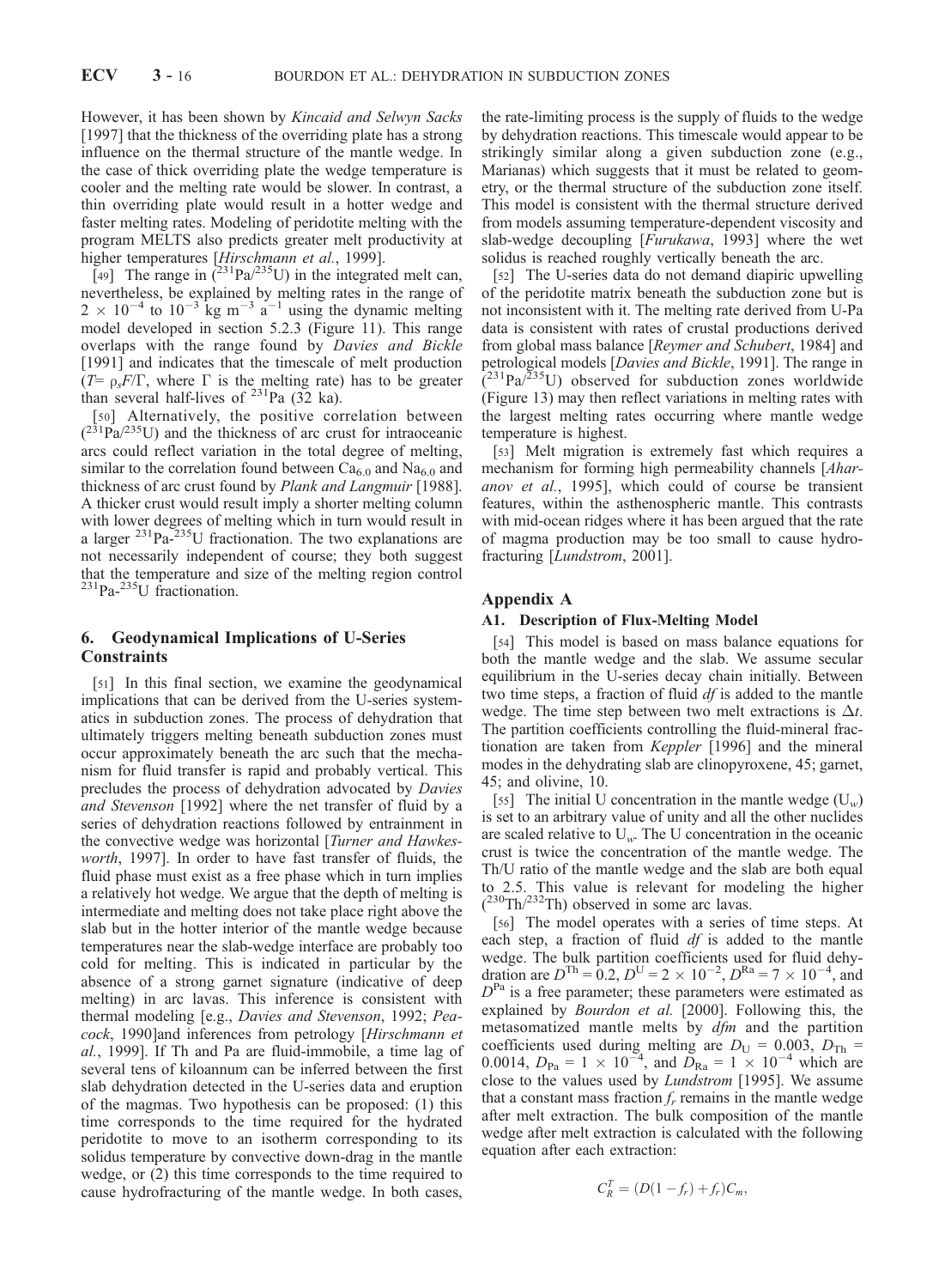where  $C_R^T$  and  $C_m$  represent the concentration in the matrix after melt extraction and in the melt, respectively. Between each time step, both the metasomatized mantle wedge and the slab are assumed to behave as closed system, and simple decay equations are used to track the abundances of U-series nuclides. Figure 6 shows a cartoon of the model.

#### A2. Analytical Solutions for Periodic Melting

[57] This model assumes that there are several melting episodes with a period of T. The extent of melting at each step is defined as  $\Delta F$ :

$$
\Delta F = \frac{\rho_m \phi}{\rho_m \phi + \rho_s (1 - \phi)},
$$

where  $\rho_m$  and  $\rho_s$  are the density of the melt and solid matrix, respectively. The melting rate is defined as:

$$
\Gamma = \frac{\rho_m \varphi}{T}.
$$

For the first melting step, the activity ratio in the melt can be estimated with a simple batch melting equation:

$$
r_1 = r_0 \left[ \frac{D_U + \Delta F (1 - D_U)}{D_{Th} + \Delta F (1 - D_{Th})} \right].
$$

The next melting step takes place after  $T$  and the activity ratio in the residue can be defined as:

$$
r_1^r = \frac{D_{\text{Th}}}{D_{\text{U}}} r_1 e^{-\lambda T} + 1 - e^{-\lambda T}.
$$

After *n* melting steps, the activity ratio in the melt is given by the following equation:

$$
r_n = 1 + (K - 1) \sum_{i=1}^n K^{i-1} e^{-i\lambda T}.
$$

It follows that  $r_n$  can be rewritten as:

$$
r_n = 1 + (K - 1)e^{-\lambda T} \frac{1 - K^n e^{-\lambda nT}}{1 - K e^{-\lambda T}},
$$

where

$$
K = \frac{D_{\text{Th}}}{D_{\text{U}}} \frac{D_{\text{U}} + \Delta F (1 - D_{\text{U}})}{D_{\text{Th}} + \Delta F (1 - D_{\text{Th}})}.
$$

[58] Acknowledgments. We would like to thank Matthew Jull, Peter Kelemen, Stan Hart, Marc Hirschmann, François Chabaux, Max Schmidt, Tim Elliott, Chris Hawkesworth, Jim Gill, and Claude Allègre for discussions. During the writing of this manuscript, we became aware that a model with some similarities was being developed independently by Thomas et al. [2002] and we are grateful to them for useful discussions and for sharing a copy of their submitted manuscript. We would like to thank the reviewers for their insightful comments which have helped improve this manuscript.

#### References

Aharonov, E., J. A. Whitehead, P. B. Kelemen, and M. Spiegelman, Channeling instability of upwelling melt in the mantle, J. Geophys. Res., 100, 20,433 – 20,450, 1995.

- Allègre, C. J., and M. Condomines, Basalt genesis and mantle structure studied through Th-isotopic geochemistry, Nature, 299, 21-24, 1982.
- Allègre, C. J., B. Dupré, and E. Lewin, Thorium/uranium ratio of the Earth, Chem. Geol., 56, 219 – 227, 1986.
- Alves, S., P. Schiano, and C. J. Allègre, Re-Os isotopic investigation of Java subduction zone lavas, Earth Planet. Sci. Lett., 168, 65-77, 1999.
- Alves, S., P. Schiano, F. Capmas, and C. J. Allègre, Osmium isotope binary mixing arrays in arc volcanism, Earth Planet. Sci. Lett., 198, 355-369, 2002.
- Balhaus, C., R. F. Berry, and D. H. Green, Oxygen fugacity controls in the Earth's upper mantle, Nature, 348, 437 – 440, 1990.
- Beattie, P., Uranium-thorium disequilibria and partitioning on melting of garnet peridotite, Nature, 363, 63-65, 1993.
- Blatter, D. L., and I. S. E. Carmichael, Hornblende peridotite xenoliths from central Mexico reveal the highly oxidized nature of subarc upper mantle, Geology, 26, 1035-1038, 1998.
- Bodinier, J. L., G. Vasseur, J. Vernières, C. Dupuy, and J. Fabriès, Mechanism of mantle metasomatism: Geochemical evidence from the Lherz orogenic peridotite, J. Petrol., 31, 597 – 628, 1990.
- Borg, L. E., A. D. Brandon, M. A. Clynne, and R. J. Walker, Re-Os systematics of primitive lavas from the Lassen region of the Cascades Arc, California, Earth Planet. Sci. Lett., 177, 301 – 317, 2000.
- Bourdon, B., C. Langmuir, and A. Zindler, Rigde-hotspot interaction along the mid-Atlantic ridge between 37°30 and 40°30 N: The U-Th disequilibrium evidence, Earth Planet. Sci. Lett., 142, 175-196, 1996.
- Bourdon, B., J.-L. Claude-Ivanaj, and C. Allègre, U-Th-Pa-Ra systematics for the Grande Comore volcanics: Melting processes in an upwelling plume, Earth Planet. Sci. Lett., 164, 119-133, 1998.
- Bourdon, B., S. Turner, and C. Allègre, Melting dynamics beneath the Tonga-Kermadec island arc inferred from <sup>231</sup>Pa-<sup>235</sup>U systematics, Science, 286, 2491-2493, 1999.
- Bourdon, B., G. Wörner, and A. Zindler, U-Th evidence for crustal involvement in the petrogenesis of Nevados de Pachayata, Chile, Contrib. Mineral. Petrol., 139, 458 – 469, 2000.
- Brémont d'Ars, J., C. Jaupart, and R. S. J. Sparks, Distribution of volcanoes in active margins, J. Geophys. Res., 100, 20,421 – 20,432, 1995.
- Brenan, J. M., H. F. Shaw, F. J. Ryerson, and D. L. Phinney, Mineralaqueous fluid partitioning of trace elements at 900 °C and 2.0 GPa: Constraints on the trace element chemistry of mantle and deep crustal
- fluids, *Geochim. Cosmochim. Acta*, 59, 3331–3350, 1996.<br>Chabaux, F., C. Hémond, and C. Allègre, <sup>238</sup>U-<sup>230</sup>Th-<sup>226</sup>Ra disequilibria in the Lesser Antilles arc: Implications for mantle metasomatism, Chem. Geol., 153, 171-185, 1999.
- Cheng, H., L. R. Edwards, M. T. Murrell, and T. M. Benjamin, Uraniumthorium-protactinium dating systematics, Geochim, Cosmochim. Acta, 62, 3437 – 3452, 1998.
- Claude-Ivanaj, C., B. Bourdon, and C. J. Allègre, Ra-Th-Sr isotope systematics in Grande Comore Island: A case study of plume-lithosphere interaction, Earth Planet. Sci. Lett., 164, 99-117, 1998.
- Davies, J. H., and M. J. Bickle, A physical model for the volume and composition of melt produced by hydrous fluxing above subduction zone, Pilos Trans. R. Soc. London, Ser. A, 335, 355 – 364, 1991.
- Davies, J., and H. Stevenson, Physical model of source region of subduction zone volcanics, J. Geophys. Res., 97, 2037 – 2070, 1992.
- Dosseto, A., and B. Bourdon, Continuous or discrete slab dehydration for explaining the U-series data from Kamchatka (Russia)?, J. Conf. Abstr., 6, 429, 2000.
- Dosseto, A., B. Bourdon, J. L. Joron, and B. Dupré, U-Th-Pa-Ra study of the Kamchatka arc: New constraints on the genesis of arc lavas, Geochim. Cosmochim. Acta, in press, 2003.
- Dosso, L., H. Bougault, C. H. Langmuir, C. O. Bollinger, and J. Etoubleau, The age and distribution of mantle heterogeneity along the mid-Atlantic Ridge (31-41°N), Earth Planet. Sci. Lett., 170, 269-286, 1999.
- Eggins, S., Rapid melting causes extreme HFSE & REE depletion in IAT, State of the Arc 2000: Processes and timescales, Extended abstracts, R. Soc. N. Z., 62-65, 2000.
- Elliott, T., Fractionation of U and Th during mantle melting: A reprise, Chem. Geol., 139, 165 – 183, 1997.
- Elliott, T., T. Plank, A. Zindler, W. White, and B. Bourdon, Element transport from slab to volcanic front at the Mariana arc, J. Geophys. Res., 102, 14,991 – 15,019, 1997.
- Elliott, T., A. Heumann, and G. Koetsier, U-series constraints on melting beneath the Marianas, paper presented at the Geological Society of London Meeting: Intra-oceanic Subduction Systems: Tectonic and Magmatic Processes, 2001.
- England, P. C., Why are arc volcanoes where they are?, Eos Trans. AGU, 82(47), Fall Meet. Suppl. Abstract T22D-11, 2001.
- Furukawa, Y., Depth of the decoupling plate interface and thermal structure under arcs, *J. Geophys. Res.*, 98, 20,005-20,013, 1993.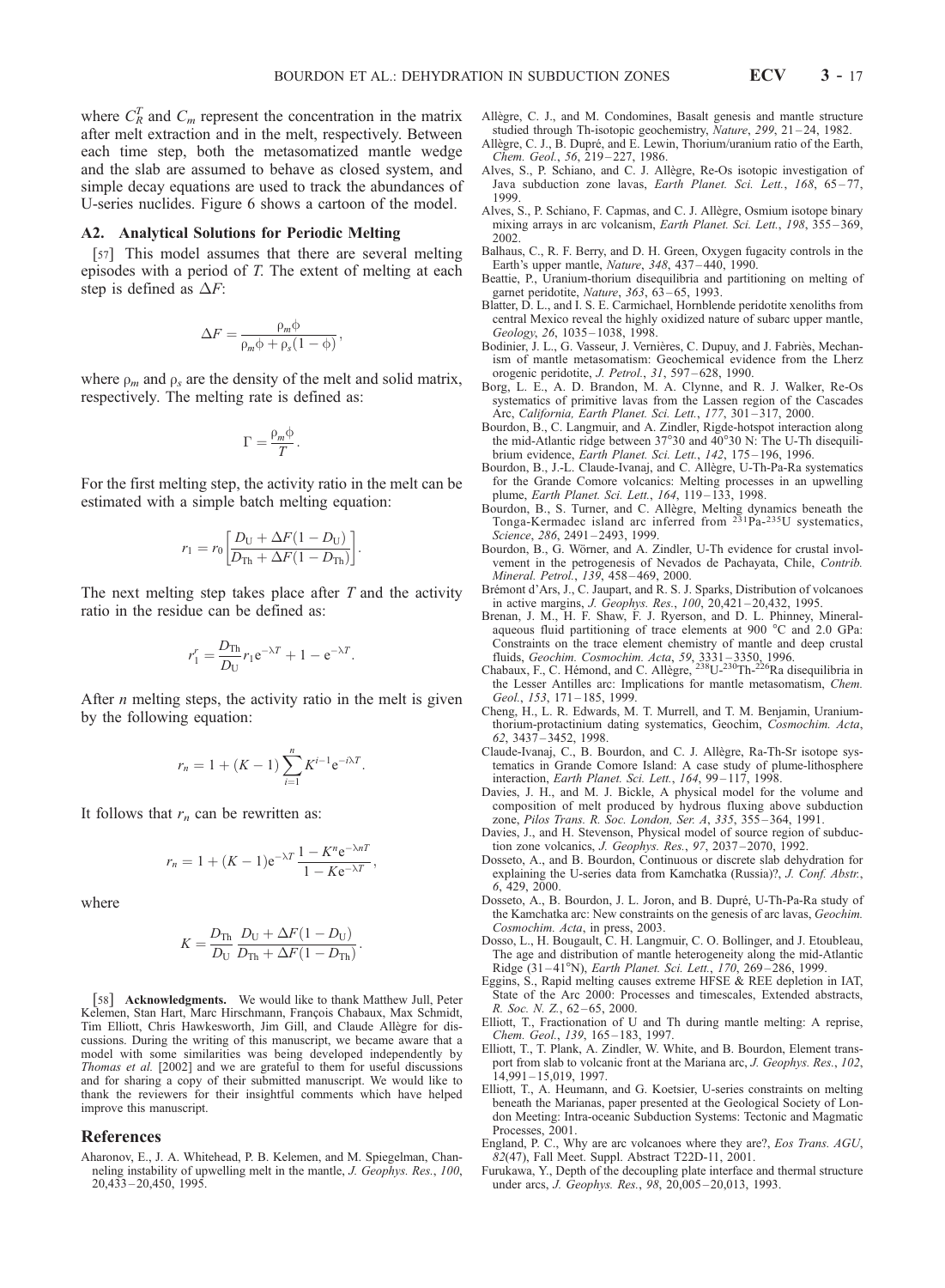- George, R., S. Turner, C. Hawkesworth, J. Morris, C. Nye, J. Ryan, and S.-H. Zheng, Melting processes and fluid and sediment transport rates along the Alaska-Aleutian arc from an integrated U-Th-Ra-Be isotope study, J. Geophys., 108(B5), 2252, doi:10.1029/2002JB001916, 2003.
- Gill, J. B., Orogenic andesites and plate tectonics, 390 pp., Springer-Verlag, New York, 1981.
- Gill, J. B., and R. W. Williams, Th isotope and U-series studies of subduction-related volcanic rocks, Geochim. Cosmochim. Acta, 54, 1427 – 1442, 1990.
- Gill, J. B., J. D. Morris, and R. W. Johnson, Timescale for producing the geochemical signature of island arc magmas: U-Th-Po and Be-B systematics in Recent Papua New Guinea lavas, Geochim. Cosmochim. Acta, 57, 4269 – 4283, 1993.
- Grove, T. L., S. W. Parman, S. A. Bowring, R. C. Price, and M. B. Baker, The role of an  $H_2O$ -rich fluid component in the generation of primitive basaltic andesites and andesites from the Mt. Shasta region, northern California, Contrib. Mineral. Petrol., 142, 375 – 396, 2002.
- Guillaumont, R., G. Bouissières, and R. Muxart, Chimie du protactinium, I, Solutions aqueuses de Protactinium penta-et tétravalent, Actinides Rev., 1, 135, 1968.
- Hall, P. S., and C. Kincaid, Diapiric flow at subduction zones: A recipe for rapid transport, Science, 292, 2472 – 2475, 2001.
- Hauri, E. H., Melt migration and mantle chromatography, I, Simplified theory and conditions for chemical and isotopic decoupling, Earth Planet. Sci. Lett., 153, 1 – 19, 1997.
- Hawkesworth, C. J., J. M. Hergt, R. M. Ellam, and F. McDermott, Element fluxes associated with subduction related magmatism, Philos Trans. R. Soc. London, Ser. A, 335, 393-405, 1991.
- Hirose, K., and T. Kawamoto, Hydrous partial melting of lherzolite at 1 GPa: The effect of H2O on the genesis of basaltic magmas, Earth Planet. Sci. Lett., 133, 463-473, 1995.
- Hirschmann, M. M., P. D. Asimow, M. S. Ghiorso, and E. M. Stolper, Calculation of peridotite partial from thermodynamic models of minerals and melts, III, Controls on isobaric melt production and the effect of water on melt production, *J. Petrol.*, 40, 831–851, 1999.<br>Iwamori, H., <sup>238</sup>U-<sup>230</sup>Th-<sup>226</sup>Ra and <sup>235</sup>U-<sup>231</sup>Pa disequilibria produced by
- mantle melting with porous and channel flows, Earth Planet. Sci. Lett.,  $125, 1 - 16, 1994.$
- Iwamori, H., Transportation of  $H_2O$  and melting in subduction zones, Earth Planet. Sci. Lett., 163, 65 – 80, 1998.
- Kelemen, P. B., K. T. M. Johnson, R. J. Kinzler, and A. J. Irving, High-field strength element depletions in arc basalts due to mantle-magma interaction, Nature, 345, 521-524, 1990.
- Keppler, H., Constraints from partitioning experiments on the composition of subduction-zone fluids, Nature, 380, 237-240, 1996.
- Kincaid, C., and I. Selwyn Sacks, Thermal and dynamical evolution of the upper mantle in subduction zones, J. Geophys. Res., 102, 12,295 – 12,315, 1997.
- Landwehr, D., J. Blundy, E. Chamorro-Perez, E. Hill, and B. Wood, U-series disequilibria generated by partial melting of spinel lherzolite, Earth Planet. Sci. Lett., 188, 329-348, 2001.
- Lundstrom, C., Models of U-series disequilibria generation in MORB: The effects of two scales of melt porosity, Phys. Earth Planet. Inter., 121, 189 – 204, 2000.
- Lundstrom, C. C., H. Shaw, F. Ryerson, D. Phinney, J. Gill, and Q. Williams, Compositional controls on the partitioning of U, Th, Ba, Pb, Sr and Zr between clinopyroxene and haplobasaltic melts; implications for uranium series disequilibria in basalts, Earth Planet. Sci. Lett., 128, 407 – 423, 1994.
- Lundstrom, C. C., J. Gill, Q. Williams, and M. R. Perfit, Mantle melting and basalt extraction by equilibrium porous flow, Science, 270, 958 – 961, 1995.
- Marsh, B. D., Island arc development: Some observations, experiments, and speculations, *J. Geol.*, 87, 687-713, 1979.
- McDermott, F., and C. Hawkesworth, Th, Pb, and Sr isotope variations in young island arc volcanics and oceanic sediments, Earth Planet. Sci. Lett., 104, 1-15, 1991.
- McKenzie, D., Constraints on melt generation and transport from U-series activity ratios, Chem. Geol., 162, 81 – 94, 2000.
- Mibe, K., T. Fujii, and A. Yasuda, Control of the location of the volcanic front in island arcs by aqueous fluid connectivity in the mantle wedge, Nature, 401, 259–262, 1999.
- Molnar, P., and P. England, Temperatures in zones of steady-state underthrusting of young oceanic lithosphere, Earth Planet. Sci. Lett., 131, 57 70, 1995.
- Parkinson, I. J., and R. J. Arculus, The redox state of subduction zones; insights from arc-peridotites, Chem. Geol., 160, 409 – 423, 1999.
- Peacock, S. M., Fluid processes in subduction zones, Science, 248, 329 337, 1990.
- Peacock, S. M., T. Rushmer, and A. B. Thompson, Partial melting of subducting oceanic crust, Earth Planet. Sci. Lett., 121, 227-244, 1994.
- Pearce, J. A., and I. J. Parkinson, Trace element models for mantle melting: Application to volcanic arc petrogenesis, Geol. Soc. Spec. Publ., 76,  $3\overline{7}3 - 403$ , 1993.
- Pickett, D. A., and M. T. Murrell, Observations of <sup>231</sup>Pa/<sup>235</sup>U disequilibrium in volcanic rocks, Earth Planet. Sci. Lett., 148, 259-271, 1997.
- Plank, T., and C. H. Langmuir, An evaluation of the global variations in the major element chemistry of arc basalts, Earth Planet. Sci. Lett., 90, 349 – 370, 1988.
- Plank, T., and C. H. Langmuir, The geochemical composition of subducting sediment and its consequences for the crust and mantle, *Chem. Geol.*, 145, 325 – 394, 1998.
- Qin, Z., Disequilibrium partial melting model and its implications for trace element fractionations during mantle melting, Earth Planet. Sci. Lett., 112, 75 – 90, 1992.
- Reagan, M. K., J. D. Morris, E. A. Herrstrom, and M. T. Murrell, Uranium series and beryllium isotope evidence for an extended history of subduction modification of the mantle below Nicaragua, Geochim. Cosmochim. Acta, 58, 4199 – 4212, 1994.
- Regelous, M., K. D. Collerson, A. Ewart, and I. J. Wendt, Trace element transport rates in subduction zones: Evidence from Th, Sr and Pb isotope data for Tonga-Kermadec arc lavas, Earth Planet. Sci. Lett., 150, 291 – 302, 1997.
- Reymer, A., and G. Schubert, Phanerozoic addition rates to the continental crust and crustal growth, Tectonics, 3, 63-77, 1984.
- Schmidt, M. W., and S. Poli, Experimentally based water budgets for dehydrating slabs and consequences for arc magma generation, Earth Planet. Sci. Lett., 163, 361-379, 1998.
- Sims, K. W. W., D. J. DePaolo, M. T. Murrell, W. S. Baldridge, S. Goldstein, D. Clague, and M. Jull, Porosity of the melting zone and variations in the solid mantle upwelling rate beneath Hawaii: Inferences from<br><sup>238</sup>U-<sup>230</sup>Th-<sup>226</sup>Ra and 235U-<sup>231</sup>Pa disequilibria, *Geochim. Cosmochim.* Acta, 63, 4119-4138, 1999.
- Sisson, T. W., and S. Bronto, Evidence for pressure release melting beneath magmatic arcs from basalt at Galungung, Indonesia, Nature, 391, 833-886, 1998.
- Smith, G. P., D. A. Weins, K. M. Fischer, L. M. Dorman, S. C. Webb, and J. A. Hildebrand, A complex pattern of mantle flow in the Lau backarc, Science, 292, 713-716, 2001.
- Spiegelman, M., Usercalc: A web-based uranium series calculator for magma migration problems, Geochim. Geophys., 1, 1999GC000030, 2000.
- Spiegelman, M., and T. Elliott, Consequences of melt transport for uranium series disequilibrium in young lavas, Earth Planet. Sci. Lett., 118, 1-20, 1993.
- Spiegelman, M., and P. Kenyon, The requirements for chemical disequilibrium during magma migration, Earth Planet. Sci. Lett., 109, 611-620, 1992.
- Spiegelman, M., and D. McKenzie, Simple 2-D models for melt extraction at mid-ocean ridges and island arcs, Earth Planet. Sci. Lett., 83, 137-152, 1987.
- Stevenson, D. J., Spontaneous small-scale melt segregation in partial melts undergoing deformation, Geophys. Res. Lett., 16, 1067-1070, 1989.
- Tatsumi, Y., Migration of fluid phases and genesis of basalt magmas in subduction zones, J. Geophys. Res., 94, 4697 – 4707, 1989.
- Thomas, R. B., M. M. Hirschmann, M. K. Reagan, H. Cheng, and L. R. Edwards, The role of flux-melting on U-series systematics of young lavas rom Costa Rica and Nicaragua, Eos Trans. AGU, 82(47), Fall Meet. Suppl., F1175, 2001.
- Thomas, R. B., M. M. Hirschmann, H. Cheng, M. K. Reagan, and R. L. Edwards,  $\binom{231}{4}$ Pa/<sup>235</sup>U)- $\binom{230}{10}$ Th/<sup>238</sup>U) of young mafic volcanic rocks from Nicaragua and Costa Rica and the influence of flux melting on U-series systematics of arc lavas, Geochim. Cosmochim. Acta, 66, 4287 – 4309, 2002.
- Turcotte, D. L., and J. Phipps Morgan, The physics of magma migration and mantle flow beneath a mid-ocean ridge, in Mantle Flow and Melt Migration at Mid-ocean Ridges, AGU Geophys. Monogr., vol. 71, edited by J. P. Morgan, D. K. Blackman, and J. M. Sinton, pp. 152 – 185, 1992.
- Turner, S., and J. Foden, U, Th and Ra disequilibria, Sr, Nd and Pb isotope and trace element variations in Sunda arc lavas: Predominance of a subducted sediment component, Contrib. Mineral. Petrol., 142, 43-57, 2001.
- Turner, S., and C. Hawkesworth, Constraints on flux rates and mantle dynamics beneath island arcs from Tonga-Kermadec, Nature, 389, 568 – 573, 1997.
- Turner, S., and C. Hawkesworth, Using geochemistry to map mantle flow beneath the Lau Basin, Geology, 26, 1019-1022, 1998.
- Turner, S. C., N. Hawkesworth, and R. P. King, U-Th disequilibria and ocean island basalt generation in the Azores, Chem. Geol.,  $139$ ,  $145-164$ , 1997a.